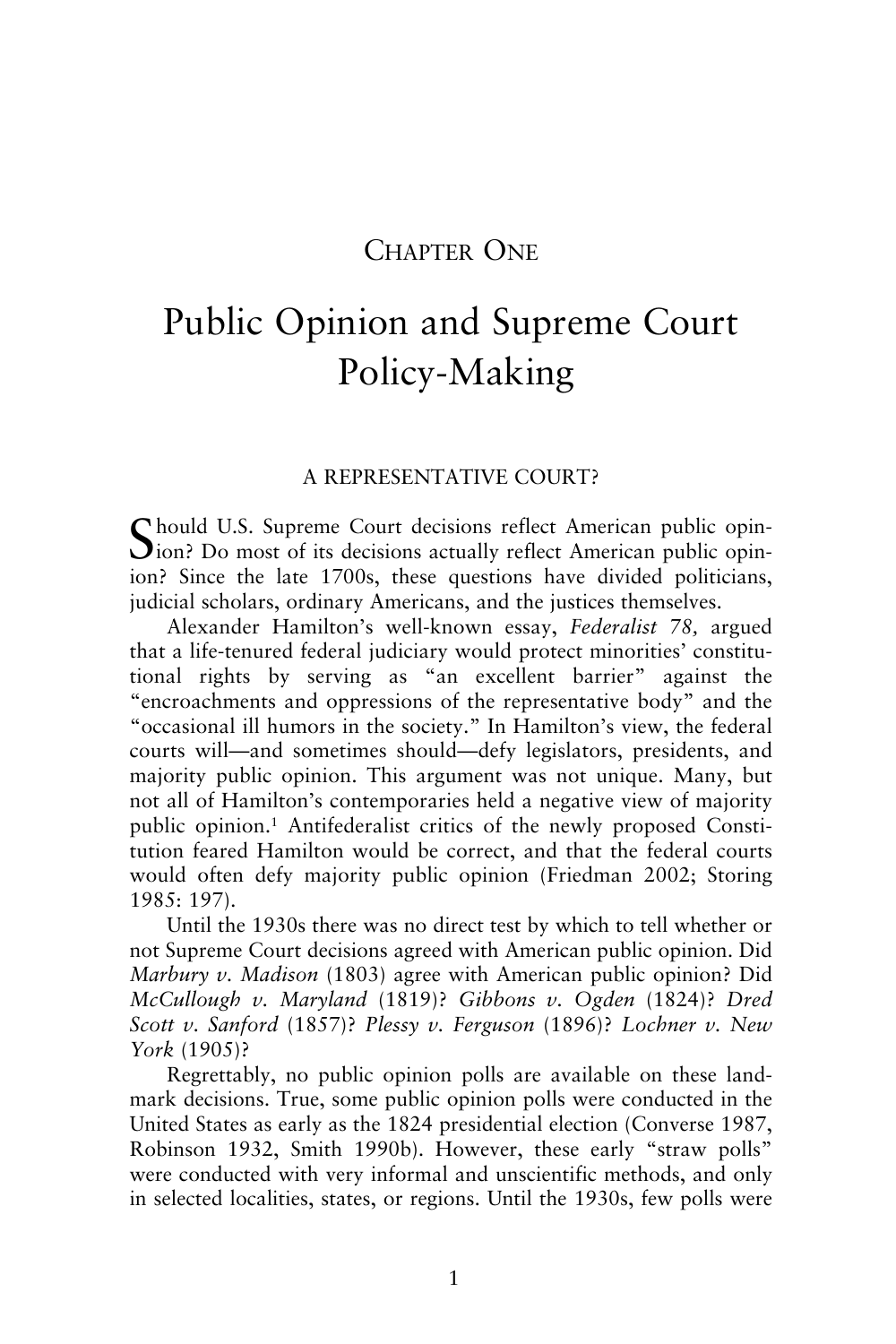conducted on a nationwide basis. Further, until the 1930s, most polls only measured the attitudes of targeted or local groups, such as farmers or consumers or likely voters, rather than the general public. When poll results could be compared to actual behavior, such as the vote returns in presidential elections, these early polls often had very large margins of error. By the early 1900s, nationwide polls—the *Literary Digest* poll being the best-known example—focused on voter choices in upcoming presidential elections, not on attitudes toward Supreme Court decisions. As a result, one cannot unearth polls of nationwide public opinion on prominent Supreme Court decisions before the 1930s.

During the 1930s, pioneering pollsters such as George Gallup, Elmo Roper, and Archibald Crossley developed new sampling methods that allowed cheaper, faster, and more accurate nationwide polls than those in earlier years (Converse 1987). For the first time nationwide polls included questions on Supreme Court decisions. That pollsters surveyed attitudes on well-known Supreme Court decisions is not surprising. Many important controversies eventually become lawsuits and are appealed to the Supreme Court (Cushman 2002). Indeed, nearly a century before modern public opinion polling, the French journalist, Alexis de Tocqueville, noted that "(t)here is hardly a political question in the United States which does not sooner or later turn into a judicial one" (Lawrence 1966: 248).

Modern public opinion polls made it possible to determine whether Supreme Court decisions reflected American public opinion. During the Rehnquist Court, for example, poll majorities agreed with the *Good News Club v. Milford Central School* (2001) decision allowing afterhours use of school facilities by student religious groups.2 Poll majorities disagreed with the *Penry v. Lynaugh* (1989) decision upholding the death penalty for mentally retarded convicted murders.3 Multiple polls yielded closely divided and conflicting results on the *Bush v. Gore* (2000) ruling, ending the Florida presidential recount and effectively giving the 2000 presidential election to George W. Bush.

Prior to the Rehnquist Court, if a clear poll majority (or plurality) existed, three-fifths (63%) of Supreme Court decisions agreed with public opinion (Marshall 1989: 78–79). Supreme Court decisions typically agreed with public opinion when public attention was closely focused on a dispute (such as during "crisis times") or when a federal law or policy was involved (most of which laws and policies were themselves consistent with public opinion polls). Chief justices, ideologically moderate justices, and justices from prestigious law schools most often cast votes agreeing with public opinion. Supreme Court rulings themselves did not usually greatly affect public opinion. Unpopular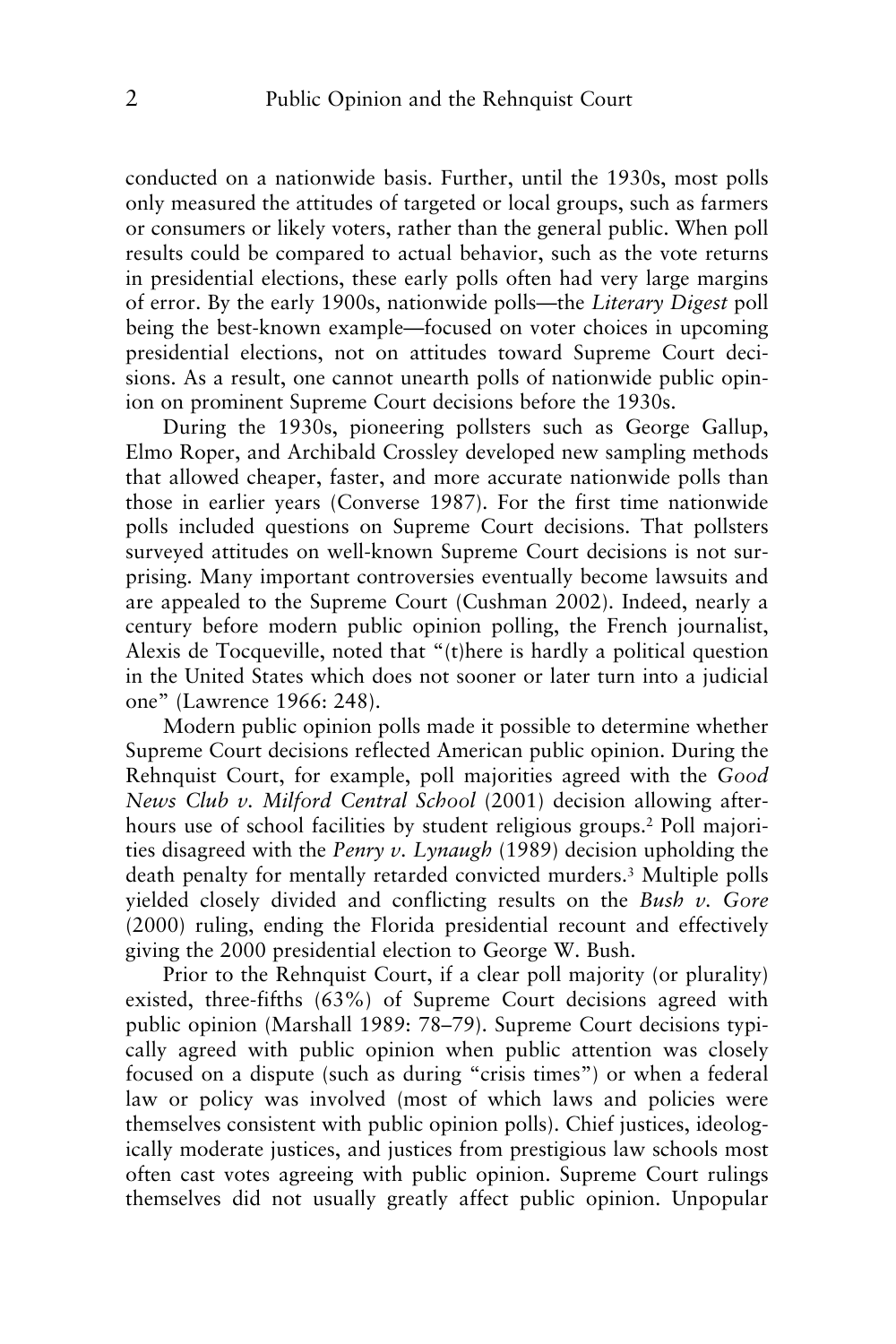Supreme Court decisions were more often overturned by constitutional amendments, Congress, the president, or by the Court itself.

Were the Rehnquist Court's decisions as often consistent with American public opinion as those of earlier Courts since the 1930s? What best explains which Rehnquist Court decisions agreed with American public opinion and which did not?

The best way to answer these questions is to compare nationwide public opinion polls with Supreme Court decisions. This book suggests that the Rehnquist Court was consistent with public opinion in three-fifths to two-thirds of its decisions—roughly as often as were earlier Courts since the 1930s. Yet the Rehnquist Court differed in several important ways from earlier Courts in how it achieved that level of representation.

#### HOW POLLSTERS VIEW THE COURT

American pollsters often write questions about Supreme Court rulings, the justices and nominees, or public knowledge of or attitudes toward the Court itself. During the Rehnquist Court, pollsters wrote well over two thousand poll questions tapping attitudes on Supreme Court decisions, the Court as an institution, or individual justices or nominees. On the average, major pollsters wrote roughly 122 questions a year thereby providing a rich source of data by which to examine attitudes toward the Court

To investigate how pollsters view the Supreme Court, the Roper Archive's poll questions on the Supreme Court were reviewed. All poll questions directly mentioning the U.S. "Supreme Court" were counted, as were questions that mentioned individual justices or nominees (whether confirmed or not), and questions on an upcoming or previously announced decision.4

A total of 2,310 poll questions were identified for the Rehnquist Court era. The most common category (44%) of these questions measured attitudes toward specific decisions. Nearly all these were approval questions on specific cases, mostly pending or recently decided, but also including a few long-past decisions, for example, *Roe*  $v.$  *Wade* (1973).<sup>5</sup> Only a few (about 2%) of all poll questions tapped the public's factual knowledge of decisions. Later chapters rely heavily on these matches between attitudes and specific rulings.

Nearly as many questions (41%) measured public opinion toward Supreme Court nominees or sitting justices. Most of these questions were on controversial nominees, particularly Clarence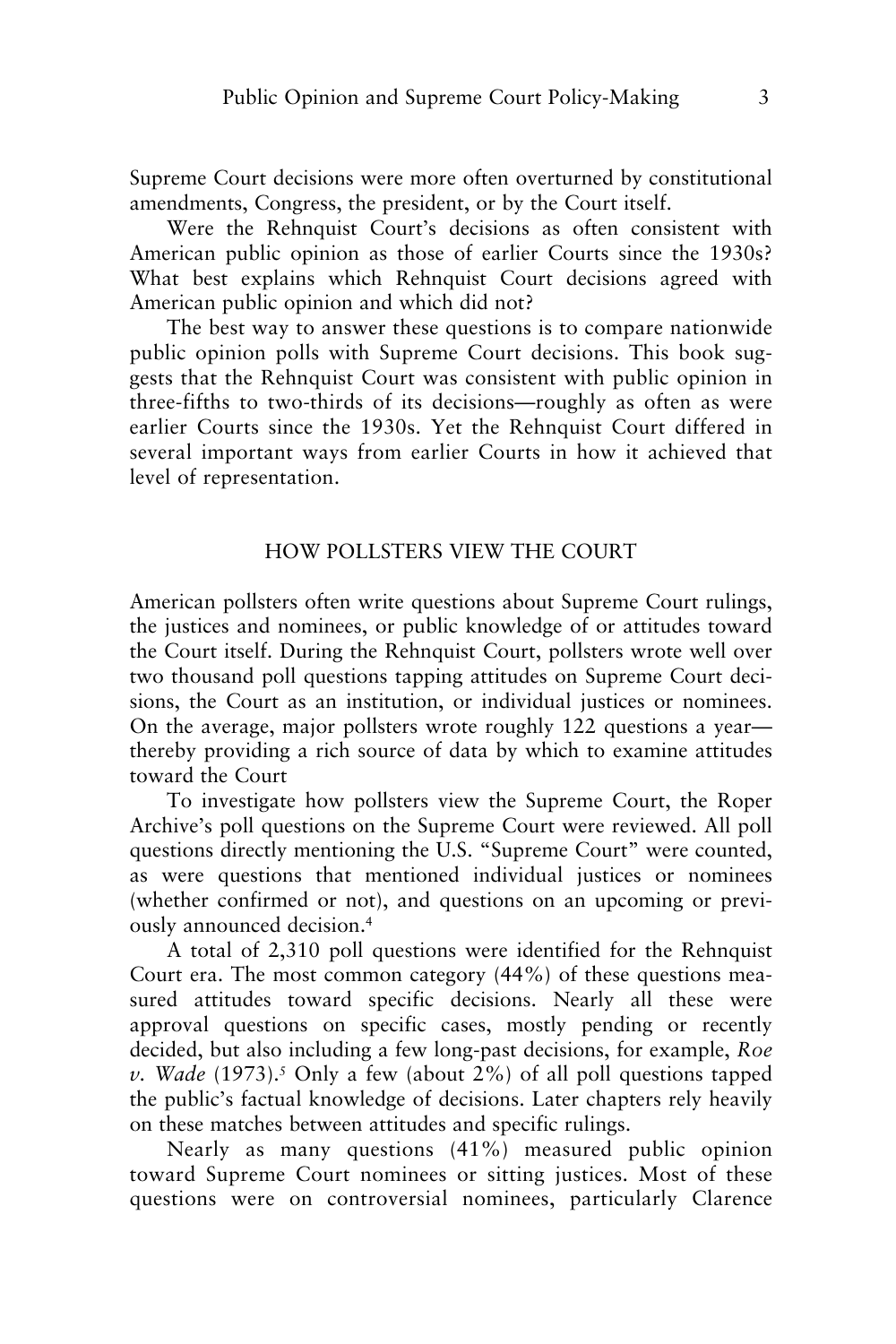Thomas and Robert Bork. A small number of questions tapped either factual knowledge or attitudes toward sitting justices (about 1% each of all questions).

Fifteen percent of poll questions tapped attitudes toward the Supreme Court as an institution. The most common such questions measured trust, confidence, or approval of the Court as an institution (6% of all questions). Pollsters also wrote a few questions to tap factual knowledge of the Court (2% of all questions), perceptions of the Court's ideology and preferences for ideological change (3% of all questions), or the importance of the Court as an election issue (3% of all questions). The remaining 1% of all questions fell into the miscellaneous category.

Pollsters' attention to the Rehnquist Court varied considerably from year to year, with the number of poll questions averaging 122 a year. However, this average is deceptive. Only two types of events triggered an outburst of poll questions. The first was a controversial decision such as the flag-burning and abortion rulings in 1989 or the Florida presidential vote dispute in 2000. The other was a controversial or important nominee, such as Robert Bork in 1987, Clarence Thomas in 1991, or John Roberts in 2005. During these five years the number of poll questions rose sharply—to an average of 273 per year. For the remaining years the number of questions averaged only 53 a year—or about one poll question a week. Given that most pollsters archived in the Roper Archive are financed by the news media, this "current events" view of the Supreme Court is not surprising. Yet even with this caveat, these poll questions provide a rich source of information on American attitudes toward the Court. Figure 1.1 tracks the number of poll questions annually.

## HOW THE JUSTICES VIEW PUBLIC OPINION

At least 123 Rehnquist Court opinions directly mentioned public opinion in a majority, concurring, dissenting, or per curiam opinion—an average of about six to seven opinions per term. A direct mention of public opinion either uses the term "public opinion," a close rewording (such as "opinion of the public"), or a close synonym that clearly refers to the mass public's attitudes and beliefs (such as "poll" data, "survey" results, the "common perception," "public reputation," "public confidence," "public's consciousness," a "national consensus," "public disapproval," "public confidence," "public trust," or "public attitudes and beliefs").6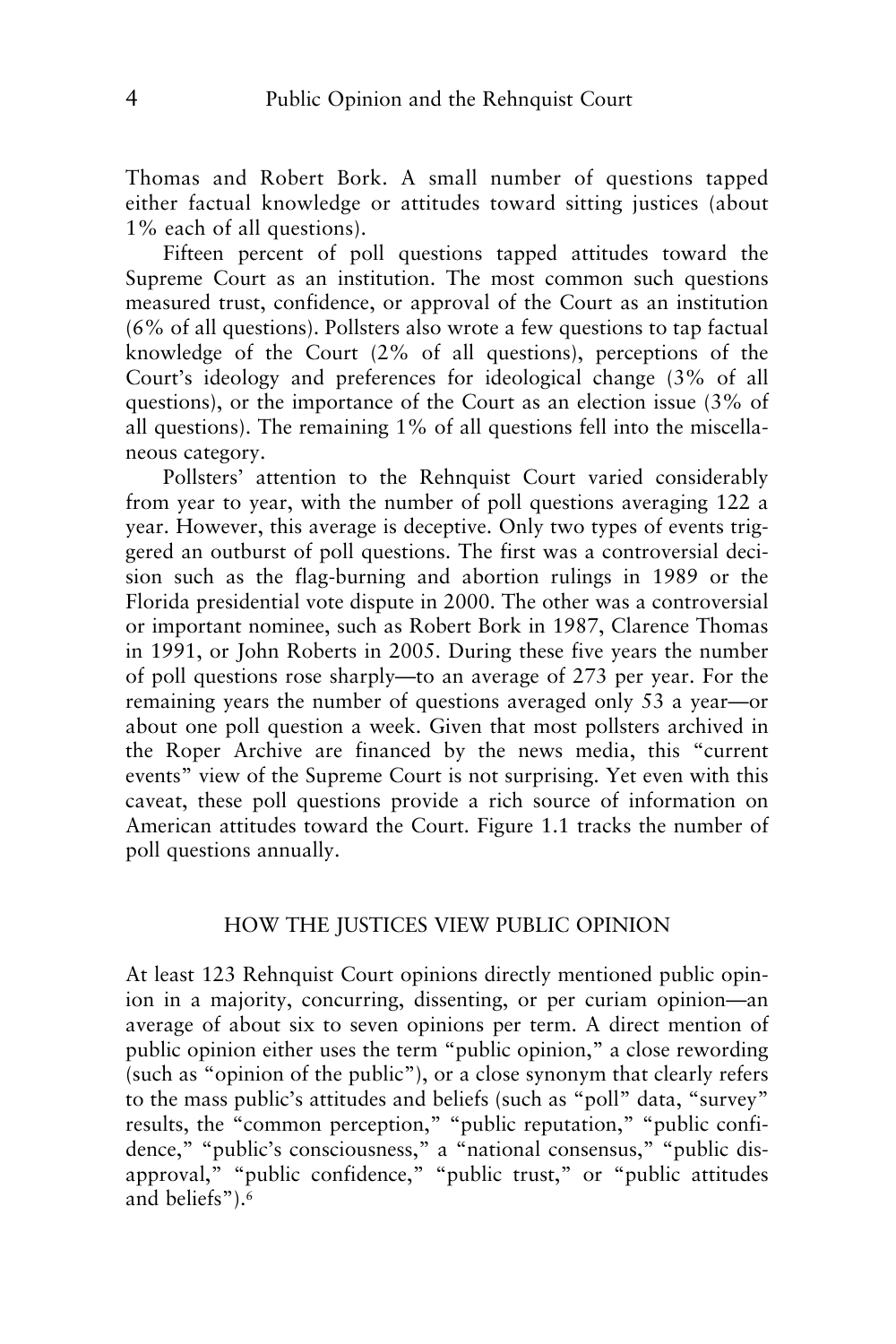

**Figure 1.1 Number of poll questions, per year, during the Rehnquist Court**

As Table 1.1 indicates, over two centuries the number of direct mentions of public opinion, per term, rose slowly. The Rehnquist Court continued the long upward historical trend in direct mentions of public opinion. In fact, the number of direct mentions during the Rehnquist Court era about doubled from the Warren and Burger Courts.7 The over-time rise in the number of direct mentions of public opinion resulted, in part, from a growing acceptance of public opinion as relevant to several key legal theories, discussed further below. The rising number of direct mentions is probably also an artifact of the growing length of written opinions and the growing number of dissents and concurring opinions (Ginsburg 1990; Johnson 1999; O'Brien 1999).

Each of the fourteen justices who served on the Rehnquist Court made at least one direct mention of public opinion, and several justices frequently referred to public opinion. Not surprisingly, the justices who most frequently referred to public opinion in their authored opinions were also those who served throughout the entire Rehnquist Court era—Justices Stevens (thirty-five direct mentions), Scalia (twenty-three direct mentions), Kennedy (nineteen), O'Connor (eighteen), and Chief Justice Rehnquist (sixteen). On a per-term basis the fourteen justices mentioned public opinion about equally often; none of the justices mentioned public opinion more than an averag**e of** twice per term in a majority, concurring, or dissenting opinion.8 Liberal justices and conservative justices mentioned public opinion about equally often.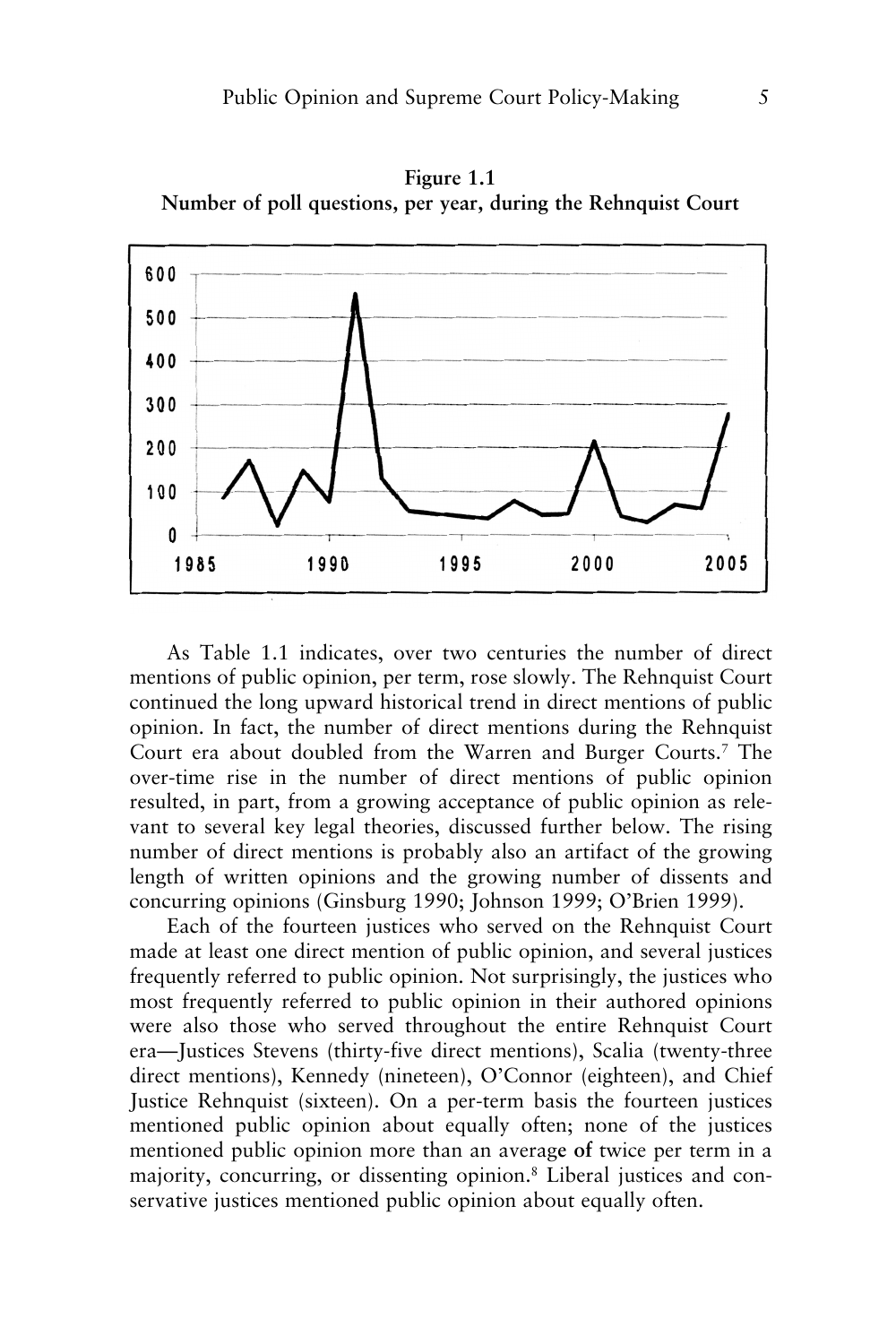|                                                   | Table 1.1                                |  |  |  |
|---------------------------------------------------|------------------------------------------|--|--|--|
| Frequency of Direct Mentions of Public Opinion in |                                          |  |  |  |
| Supreme Court Decisions, by Era                   |                                          |  |  |  |
|                                                   | Average Annual Number of Direct Mentions |  |  |  |
| 1792–1859                                         | .3                                       |  |  |  |
| 1860–1933                                         | .5                                       |  |  |  |
| 1934-1959                                         | 2.4                                      |  |  |  |
| 1960–1986                                         | 3.1                                      |  |  |  |
| 1986-2005                                         | 6.5                                      |  |  |  |

Although the justices often discussed public opinion, they rarely referred to specific polls. As Table 1.2 indicates, two-thirds (70%) of direct mentions to public opinion were normative, theoretical, or abstract, and contained no empirical description at all. The next most common reference was to very indirect measures of public opinion, such as general knowledge or election results, statutes, or lower court decisions. Only a small percentage (15%) of direct mentions actually cited any specific polls.

As Table 1.2 indicates, few direct mentions of public opinion actually cited specific public opinion polls, either during the Rehnquist Court (when poll results are more often and more easily available) or in earlier time periods. In part, this inattention to polls occurs because polls were apparently not introduced as evidence in many cases that reach the Supreme Court. The Rehnquist Court's citations to specific poll questions most frequently appeared in two types of cases: first, cases involving the death penalty and information given to juries during sentencing; and second, in cases involving trademarks, secondary meanings, and commercial free speech and advertising claims. Examples of the former cases include *Atkins v. Virginia* (2002), *In re Stanford* (2002), *Penry v. Lynaugh* (1989), *Simmons v. South Carolina* (1994), *Brown v. Texas* (1997), and *Ramdass v. Angelone* (2000). The latter cases rarely win Supreme Court review; for examples that did, see *Wal-Mart Stores, Inc. v. Samara Bros* (2000), *Thompson v. Western States Medical Center* (2002), *Lorillard Tobacco Co v. Massachusetts* (2001), or *Borgner v. Florida Board of Dentistry* (2002).9

Perhaps the lengthiest discussion of specific poll results to date is in *Atkins v. Virginia* (2002), a landmark case in which the Court, 6–3, ruled that mentally retarded convicted murderers could not be executed. Justice Stevens' majority opinion cited a list of national poll questions submitted in an amicus brief as evidence of a national consensus among Americans against executing mentally retarded convicted murderers.10 Chief Justice Rehnquist, dissenting, criticized the same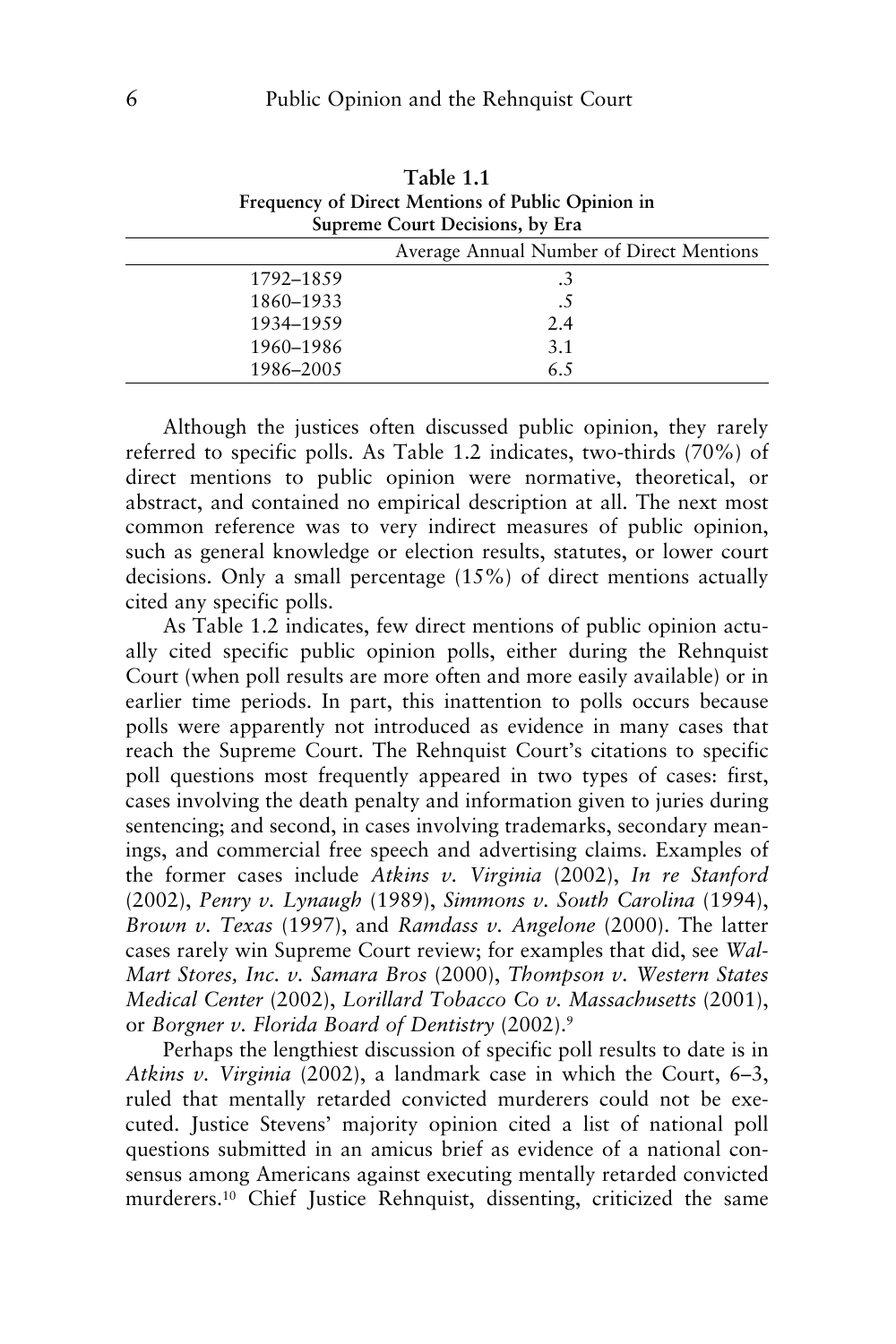polling data as too inadequately explained and poorly presented to be credible. Justice Rehnquist also argued that legislatures and juries were better indicators of American attitudes.

| Evidence of Fubile Optimon Osca in Supreme Court Optimons, by Era |           |           |          |                     |
|-------------------------------------------------------------------|-----------|-----------|----------|---------------------|
|                                                                   | 1792-1859 | 1860-1933 |          | 1934-1986 1986-2005 |
| Direct evidence:                                                  |           |           | 9%       | 16%                 |
| specific poll results                                             |           |           | $(8\%)$  | $(15\%)$            |
| poll results mentioned, but                                       |           |           |          |                     |
| no specific polls cited                                           |           |           | $(1\%)$  | $(1\%)$             |
| Indirect evidence:                                                | 73%       | 81%       | 39%      | 28%                 |
| Elections, referendums                                            |           |           | $(2\%)$  | $(2\%)$             |
| Community actions, word-of-                                       |           |           |          |                     |
| mouth, news stories, editorials,                                  |           |           |          |                     |
| mob actions)                                                      | $(9\%)$   | $(14\%)$  | $(4\%)$  | $(2\%)$             |
| Elite or specialized opinions                                     | (3%)      | $(14\%)$  | $(2\%)$  | $(2\%)$             |
| General knowledge                                                 | $(32\%)$  | $(48\%)$  | (17%)    | $(15\%)$            |
| Statutes, lower court decisions                                   | (29%)     | $(5\%)$   | $(14\%)$ | (7%)                |
| Normative, theoretical, or                                        |           |           |          |                     |
| abstract (non-empirical)                                          |           |           |          |                     |
| mentions only                                                     | 44%       | 19%       | 70%      | 70%                 |

**Table 1.2 Evidence of Public Opinion Used in Supreme Court Opinions, by Era**

*Note*: Percentages sum down and may exceed 100%, by column, due to multiple sources indicated in an opinion. Percentages in parentheses indicate subcategories.

In part, the inattention to specific polls may occur because several justices believe public opinion should not play a role in Supreme Court decision-making, or else these justices base their readings of American public opinion on statutes or jury verdicts, rather than poll results.<sup>11</sup> For example, in *Planned Parenthood of Southeastern Pennsylvania v. Casey* (1992), at 958–959, Justice Rehnquist, dissenting, wrote that "the Court's duty is to ignore public opinion and criticism on issues that come before it."12 He noted that Supreme Court justices were poor judges of contemporary public opinion. Similarly, in *Stanford v. Kentucky* (1989), a death penalty case, Justice Scalia wrote that statutes and jury decisions, not public opinion polls, were the best indicators of contemporary public opinion.<sup>13</sup>

The justices often write about public attitudes and beliefs without referring to any empirical evidence. As discussed at greater length later in this chapter, Justices O'Connor and Scalia's lengthy debate over *stare decisis*, public confidence, and the Court's legitimacy in *Planned*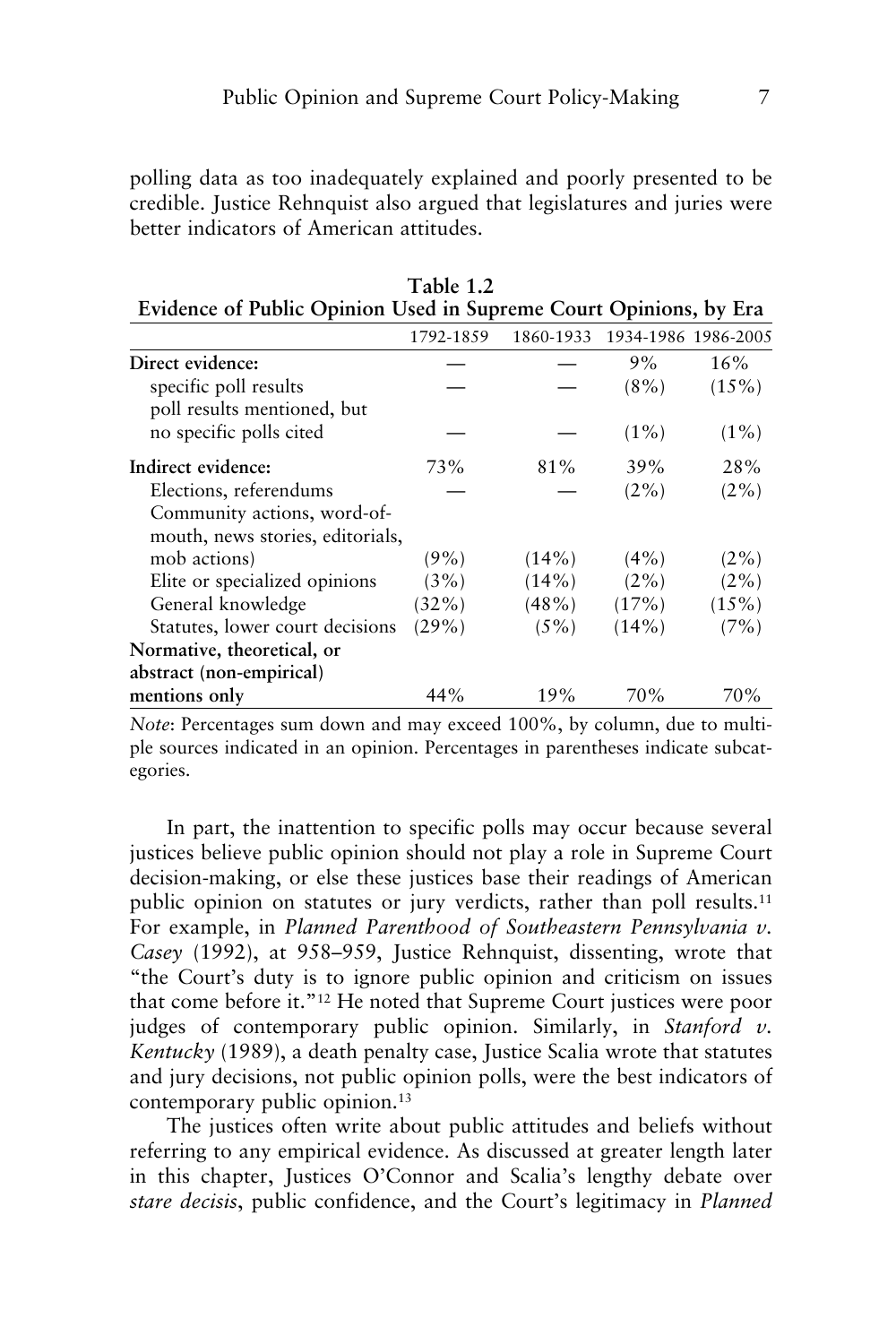*Parenthood of Southeastern Pennsylvania v. Casey* (1992) is a wellknown example of discussing the proper role of public opinion without any polling data at all.

Other justices set a high standard for the type of survey research they would consider. In practice, this demanding standard disallows many polls sponsored by litigants and polls with small or inappropriate samples, including many polls reported in law journal articles that might otherwise be cited in an opinion.14 In *Ramdass v. Angelone* (2000) Justice Kennedy wrote that courts should disregard polls that had inadequate sample sizes, samples drawn from the wrong area, poorly drafted questions, inappropriate interviewing methods, or biased sponsors.<sup>15</sup> By contrast, Justice O'Connor set out a much more lenient standard for introducing polls and surveys as evidence in *Florida Bar v. Went For It, Inc* (1995).16

During the Rehnquist Court, direct mentions of public opinion most often occurred in criminal disputes. The plurality (41%) of the Rehnquist Court's direct references to public opinion involved a jury trial, a death penalty case, a criminal statute's interpretation, or some other court proceeding. Courtrooms, trials, sentencing, and other criminal matters have long been an area in which the Supreme Court evaluated American public opinion—in large part because these cases often involve the Eighth Amendment's ban on "cruel and unusual punishment," and many justices interpret this clause in light of changing public opinion (Robinson 2004). No other topic elicited even half as many references to public opinion as did crime and trials. Table 1.3 compares the Rehnquist Court's direct mentions of public opinion to earlier time periods.

The Rehnquist Court's direct mentions to public opinion included a mix of majority, concurring, and dissenting opinions, as reported in Table 1.4. A larger percentage appeared in dissenting opinions, as compared to earlier time periods. The growing percentage of direct mentions to public opinion in dissenting and concurring opinions may simply be an artifact of the growing number of concurring or dissenting opinions, sometimes very lengthy ones.

#### JUDICIAL THEORIES OF PUBLIC OPINION

Long before modern public opinion polling developed during the 1930s, the Supreme Court developed four theories to explain what role public opinion should play in judicial policy-making (Roesch 2006). None of these theories requires a very precise reading of public opin-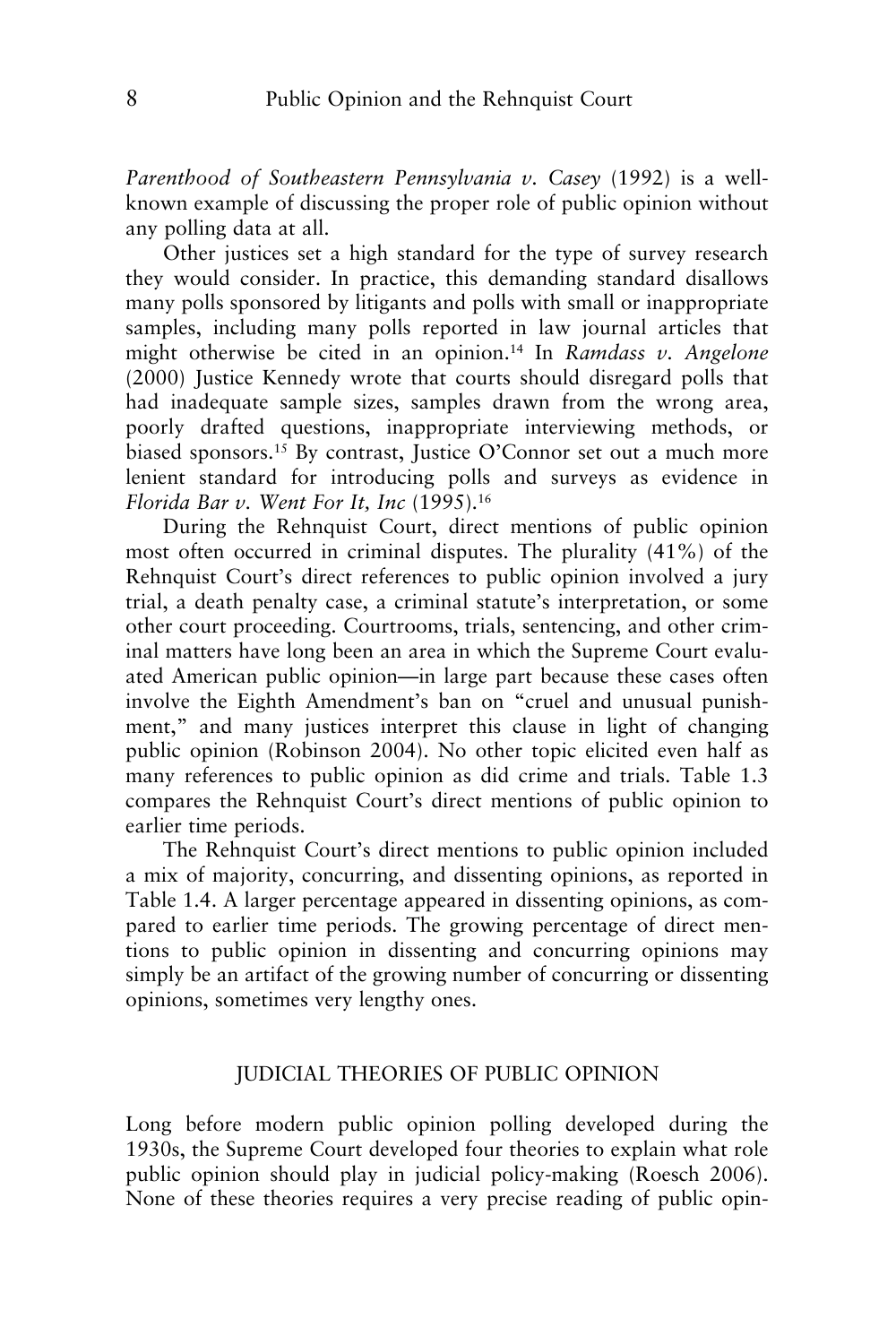ion.17 The Rehnquist Court did not originate any new or novel theories of the role of public opinion. However, as Table 1.5 indicates, it relied on the theory of evolving or contemporary public opinion much more often than did earlier Courts, and it almost ceased to use the judicial restraint theory of public opinion. Overall, nearly four-fifths of the Rehnquist Court's direct mentions of public opinion reflected a generally positive view of public opinion. Only a fifth of its direct mentions reflected the negative view that public opinion was a threat to rights. That the justices themselves apparently hold a generally positive view of American public opinion may, in part, explain why most Supreme Court decisions agree with public opinion.

| $1$ all $1$ .                                                      |           |     |                     |
|--------------------------------------------------------------------|-----------|-----|---------------------|
| Type of Case Involved in Direct Mentions of Public Opinion, by Era |           |     |                     |
| 1792-1859                                                          | 1860-1933 |     |                     |
|                                                                    |           |     |                     |
| 19%                                                                | 24%       | 35% | 41%                 |
|                                                                    | 6%        | 21% | $2\%$               |
|                                                                    |           | 18% | 11%                 |
|                                                                    | 6%        | 14% | $2\%$               |
|                                                                    |           |     |                     |
|                                                                    | 6%        | 8%  | $11\%$              |
| 48%                                                                | 50%       | 8%  | 16%                 |
| 33%                                                                | 9%        | 5%  | $1\%$               |
| $5\%$                                                              | 12%       | 4%  | 9%                  |
|                                                                    |           | 3%  | 11%                 |
|                                                                    | 3%        | 6%  | 6%                  |
|                                                                    |           |     | 1934-1986 1986-2005 |

**Table 1.3**

*Note*: Percentages sum down and may exceed 100%, per column, because multiple topics are involved in a single case.

|                                                               | Table 1.4 |         |                               |     |
|---------------------------------------------------------------|-----------|---------|-------------------------------|-----|
| Direct Mentions of Public Opinion, by Type of Opinion and Era |           |         |                               |     |
|                                                               | 1792-1859 |         | 1860-1933 1934-1986 1986-2005 |     |
| Direct mention of public                                      |           |         |                               |     |
| opinion in                                                    |           |         |                               |     |
| Majority opinion                                              | 76%       | 79%     | 52%                           | 44% |
| Concurring opinion                                            | 5%        | $0\%$   | 13%                           | 14% |
| Dissenting opinion                                            | 19%       | $2.1\%$ | 35%                           | 42% |

*Note*: Percentages sum down, by column, to 100%.

As a caveat, most direct mentions of public opinion are not based on any close reading of public opinion polls. Indeed, several justices are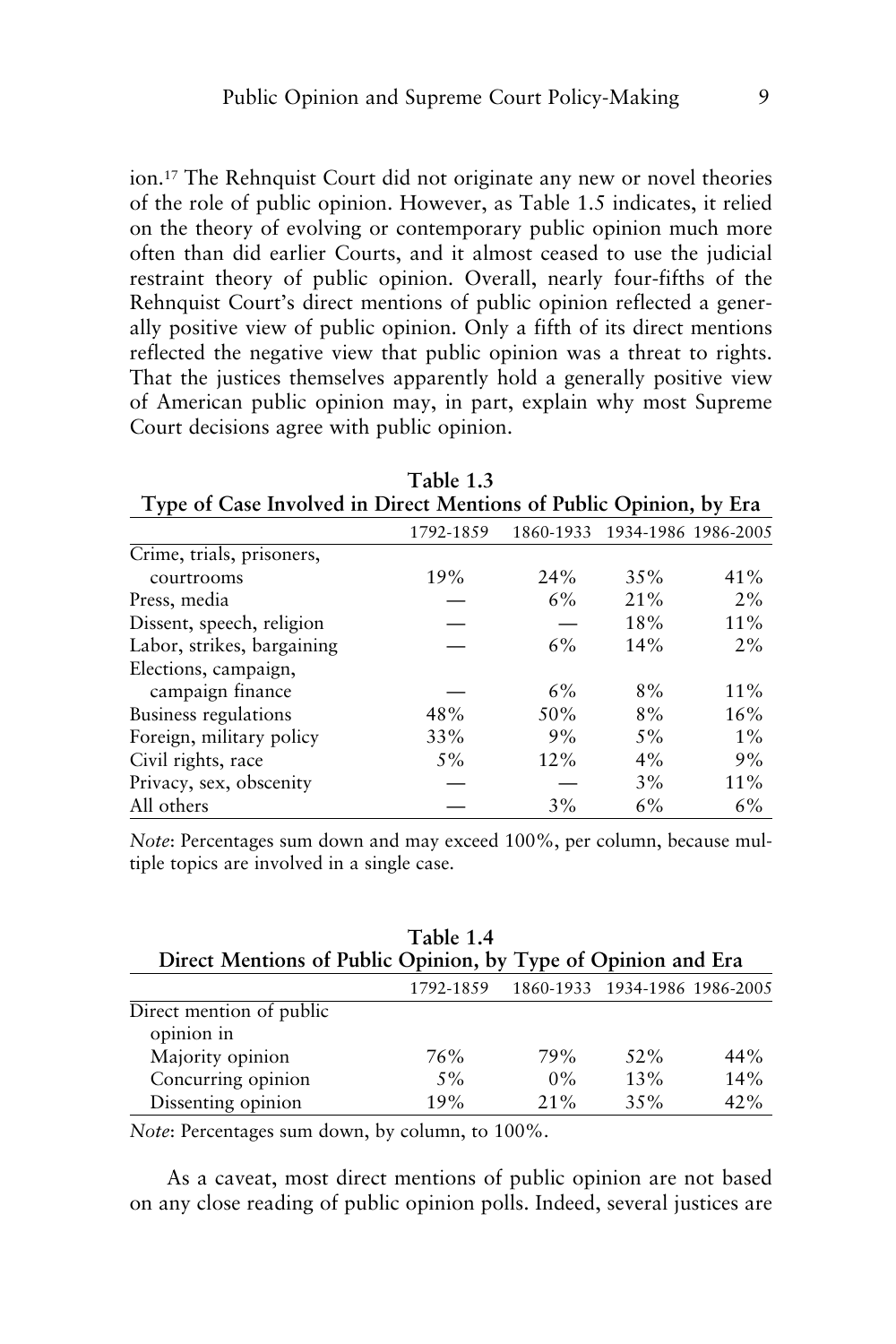quite skeptical that polls should carry much weight in judicial decisionmaking. While the Rehnquist Court was as sensitive to public opinion as were earlier Courts since the mid-1930s, it was clearly not "poll driven."18 The next section briefly reviews how the Rehnquist Court's justices applied each of these four theories of public opinion.

| Theories of Public Opinion, by Frequency and Era          |           |          |                               |          |
|-----------------------------------------------------------|-----------|----------|-------------------------------|----------|
|                                                           | 1792-1859 |          | 1860-1933 1934-1986 1986-2005 |          |
| Speech or action influences                               |           |          |                               |          |
| or informs public opinion, and                            |           |          |                               |          |
| merits protection                                         |           | $6\%$    | 41%                           | 34%      |
| In press cases                                            |           | $(6\%)$  | (17%)                         | (3%)     |
| In election, religion, speech                             |           |          |                               |          |
| and dissent cases                                         |           |          | $(16\%)$                      | $(10\%)$ |
| all other cases                                           |           |          | $(8\%)$                       | $(21\%)$ |
| Public opinion alone is an                                |           |          |                               |          |
| adequate check on policy                                  | 24%       | 50%      | 21%                           | 7%       |
| For government actions                                    | (14%)     | $(44\%)$ | $(11\%)$                      | (6%)     |
| For nongovernment groups                                  | $(10\%)$  | $(6\%)$  | $(10\%)$                      | $(1\%)$  |
| Law and policy should reflect<br>contemporary or evolving |           |          |                               |          |
| public opinion                                            | 43%       | 29%      | 21%                           | 64%      |
| Public opinion threatens rights,                          |           |          |                               |          |
| should be restrained                                      | 29%       | 18%      | 19%                           | 20%      |
| In fair trial rights cases                                |           | (6%)     | $(8\%)$                       | $(11\%)$ |
| In speech and dissent cases                               |           | $(3\%)$  | $(8\%)$                       | $(2\%)$  |
| In economic rights                                        | (29%)     | $(9\%)$  | $(3\%)$                       | $(1\%)$  |
| All other cases                                           |           |          |                               | (7%)     |
| All other usages                                          | $5\%$     | $3\%$    | 6%                            | 14%      |
| Government influences public                              |           |          |                               |          |
| opinion                                                   |           |          | $(3\%)$                       | $(2\%)$  |
| Miscellaneous uses                                        | $(5\%)$   | $(3\%)$  | $(3\%)$                       | $(11\%)$ |

| Table 1.5                                                                                                                    |  |
|------------------------------------------------------------------------------------------------------------------------------|--|
| $\mathbf{A}$ . The solution of $\mathbf{B}$ and $\mathbf{B}$ is the solution of $\mathbf{B}$ is the solution of $\mathbf{B}$ |  |

*Note*: Percentages sum down and may exceed 100%, by column, due to multiple usages in some opinions.

# *An Informed Public Opinion*

Since the early 1900s, the Supreme Court has often held that certain types of speech inform public opinion, and that even controversial or unpopular speech deserves legal protection. Earlier Courts typically used this theory on behalf of the news media, political dissidents, labor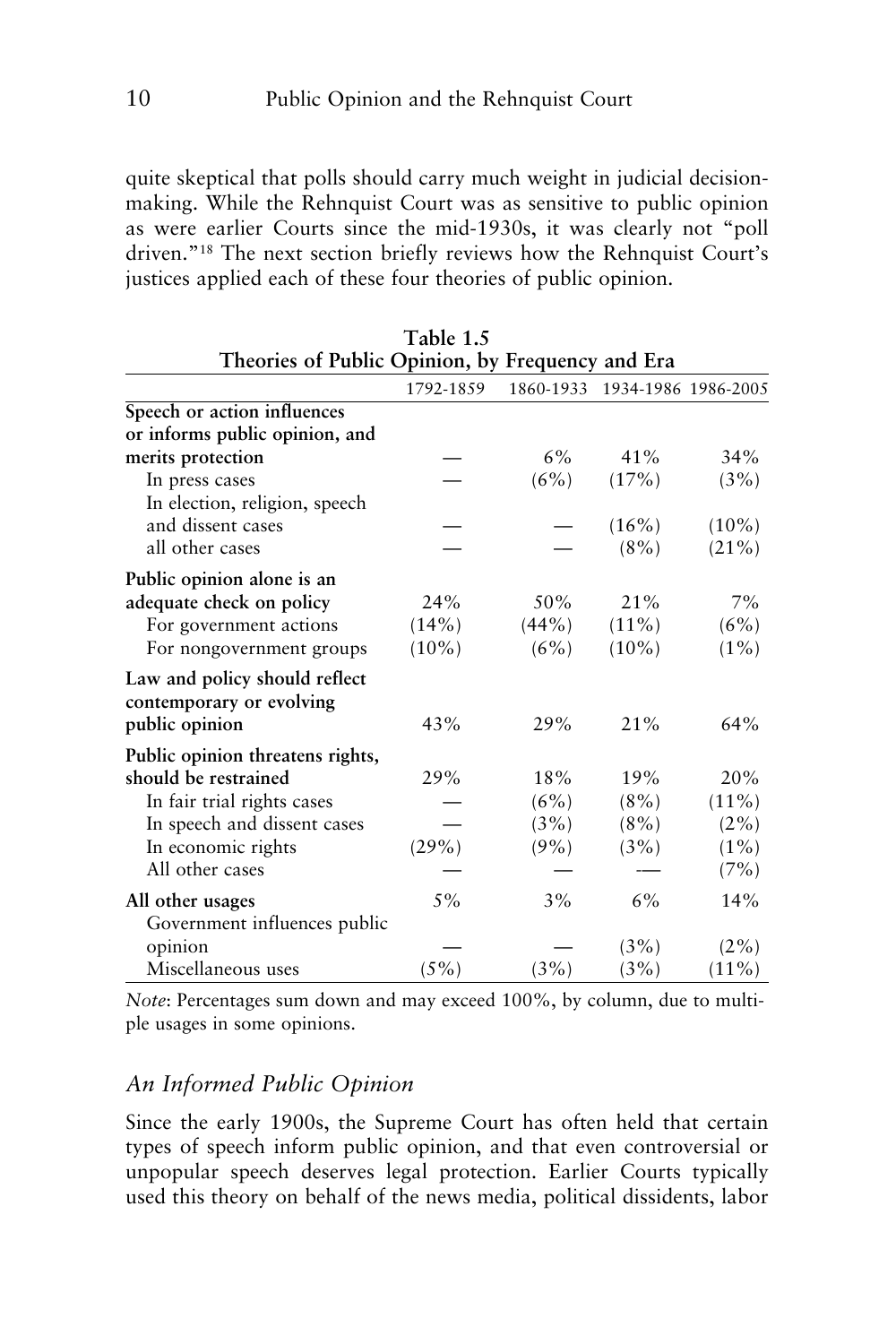union actions (such as picketing), or commercial speech (such as advertising). Justices Oliver Wendell Holmes and Louis Brandeis are well known for advancing this theory during the early 1900s. From the mid-1930s through the mid-1980s, it became the Supreme Court's single most frequent theory of public opinion. Well-known examples include *Schenck v. U.S.* (1919), *Whitney v. California* (1927), *Near v. Minnesota* (1931), *Thornhill v. Alabama* (1940), *In re Oliver* (1948), and *New York Times Company v. Sullivan* (1964).

The Rehnquist Court continued to use this theory, although not quite as heavily as did earlier Courts since the 1930s. A third (34%) of the Rehnquist Court's direct mentions of public opinion relied on this theory. Examples include protecting speech that informs or influences trials and lawsuits, in *Simmons v. South Carolina* (1994), at 170–171 (holding that juries should be informed about the possibility of parole in a death penalty case), or *Gentile v. State Bar of Nevada* (1991), at 1043, 1064 (allowing a defense attorney's out-of-courtroom efforts to influence public opinion on behalf of his client).19 This theory was also used in defense of speech in elections,<sup>20</sup> by dissenters,<sup>21</sup> by the media,<sup>22</sup> or by interest groups—for example, that "expressive" private groups can limit their membership despite prevailing public opinion, in *Boy Scouts v. Dale* (2000), at 648, 650, 661. Elsewhere, the theory was used in the defense of commercial speech that informs consumer opinion, in *Greater New Orleans Broadcasting Association v. U.S.* (2000), *Thompson v. Western States Medical Center* (2002), or *44 Liquormart, Inc., v. Rhode Island* (1996), and in defense of campaign disclosure laws<sup>23</sup> or secondary picketing in a labor dispute in *Burlington Northern Railroad Co. v. Brotherhood of Maintenance of Way Employees* (1987).

# *Judicial Restraint*

A second theory is that public opinion alone is an adequate check on abuses by government, and that the courts need not become involved in a dispute. This theory became popular during the early 1900s when several judges (most notably, Justices Holmes and Stone) urged the Court to defer to Congress or state legislatures in economic policymaking. Justice Frankfurter often argued that the Court should defer to public opinion and elected officials in criminal, dissent, and redistricting cases.

Decisions in favor of judicial restraint were quite common during the Rehnquist Court, but few such decisions were based on public opinion. This theory apparently fell out of favor with the justices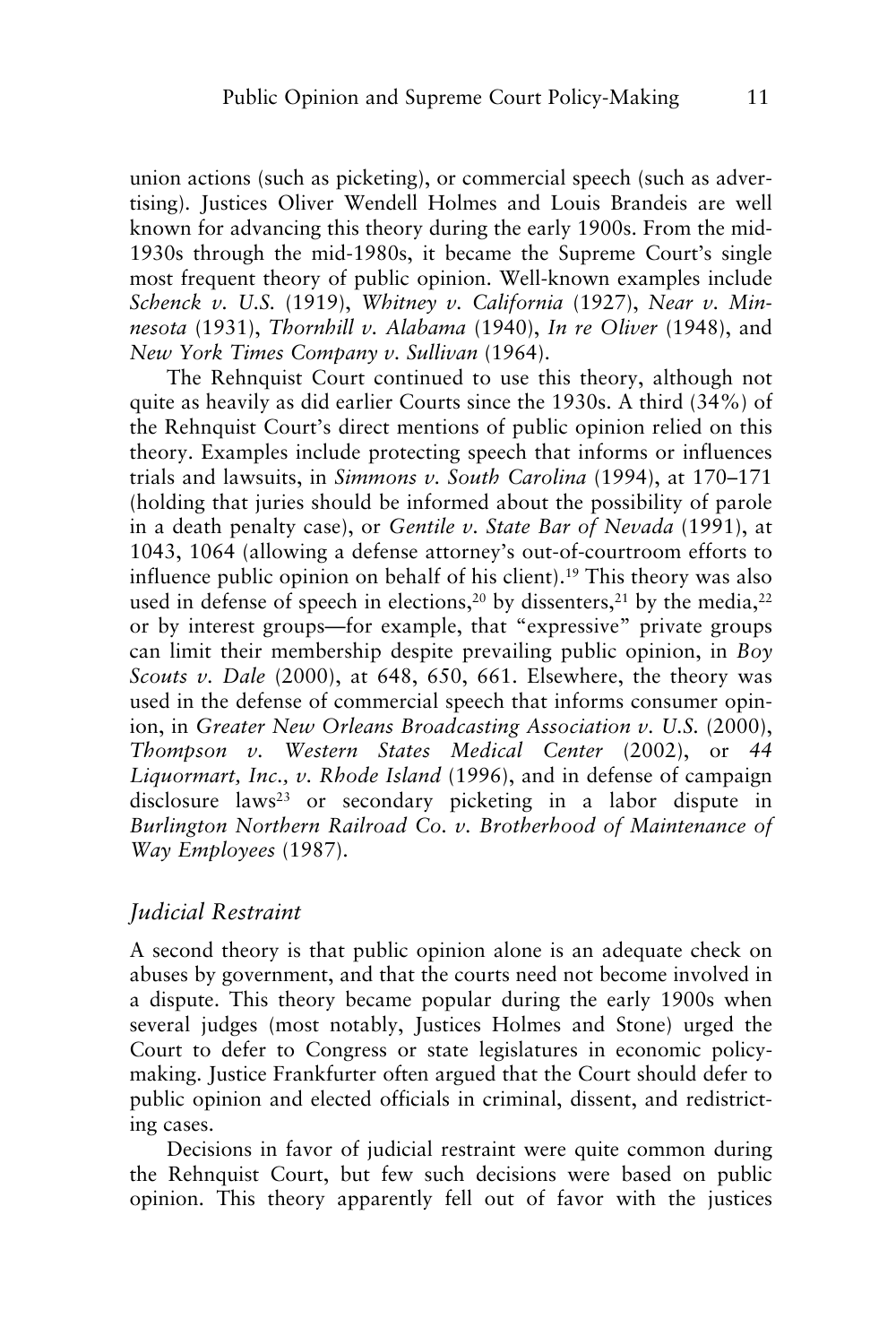during the Rehnquist Court. Examples include Justice Breyer's argument that the Court should defer to a congressional statute protecting persons with disabilities, in *Board of Trustees v. Garrett* (2001), at 964, or Justice Souter's argument that the Court should defer to congressional findings that rape was a serious national problem, in *U.S. v. Morrison* (2000), at 628.

# *Contemporary Public Opinion*

Since the late 1800s,<sup>24</sup> the Supreme Court advanced a third theory of public opinion by arguing that the Court should strike down laws and policies inconsistent with contemporary or evolving public opinion. This theory became the Rehnquist Court's most popular theory, with two widely used versions.25 In the first version the Court may hold that a practice was permissible at an earlier time, and perhaps even widely practiced when the U.S. Constitution was signed. However, since then American public opinion has changed, and the practice is no longer acceptable.<sup>26</sup> *Weems v. U.S.* (1910)<sup>27</sup> and *Trop v. Dulles* (1957)<sup>28</sup> are landmark decisions holding that changing public opinion should determine what constitutes a "cruel and unusual" punishment. Earlier Courts used this theory most frequently in criminal cases, particularly in death penalty cases.29

The Rehnquist Court's justices frequently debated this theory both in criminal and noncriminal cases. In criminal cases the Rehnquist Court used the theory in arguing that the Miranda warning should continue to be required, in part because it had "become part of our national culture."30 This theory was also found in several other criminal cases, particularly death penalty cases, for example, *Gomez v. U.S.* District Court (1992),<sup>31</sup> Penry v. Lynaugh (1989),<sup>32</sup> Stanford v. Ken*tucky* (1989), *Thompson v. Oklahoma* (1988),33 *Campbell v. Wood* (1994),34 *Atkins v. Virginia* (2002), and *Roper v. Simmons* (2005). In noncriminal cases the theory of evolving public opinion appears in *Boy Scouts v. Dale* (2000), in dissent, at 700–702, and in *National Endowment for the Arts v. Finley* (1998).

An alternative, albeit less common version of this theory argues that the Court should follow public opinion because public confidence is important to the Court's legitimacy. The Rehnquist Court's bestknown debate over this theory was in *Planned Parenthood of Southeastern Pennsylvania v. Casey* (1992), involving several state restrictions on abortions. Justice O'Connor's opinion, in part, argued that in extremely important cases the Court should consider public opinion in deciding whether to overturn precedents. O'Connor argued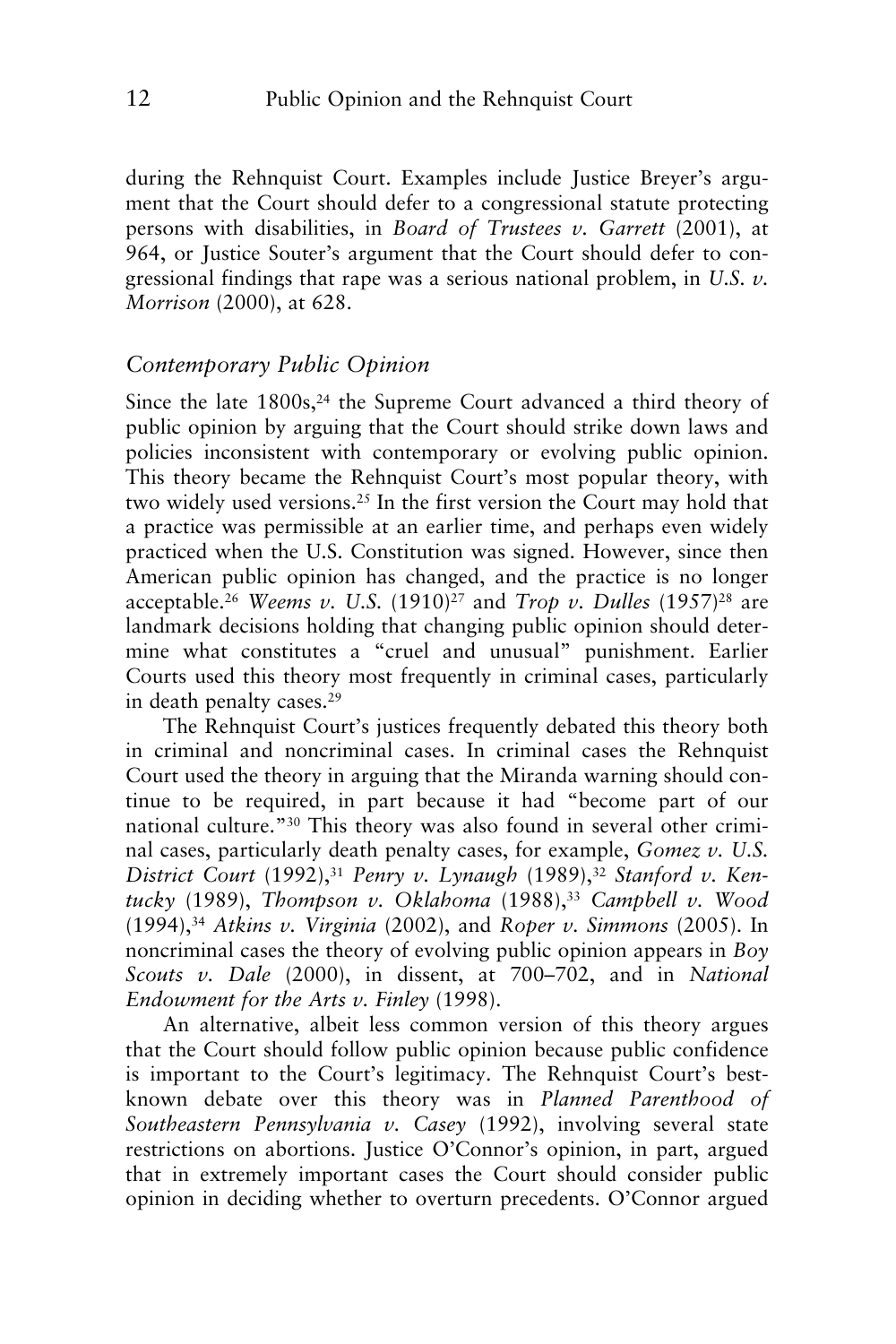that *Brown v. Board of Education* (1954, 1955) and *West Coast Hotel v. Parrish* (1937) correctly overturned earlier rulings, partly because American public opinion, American social life, and Supreme Court decisions had greatly changed since the earlier decisions in *Plessy v. Ferguson* (1896) or *Lochner v. New York* (1905). O'Connor argued that overturning *Roe v. Wade*'s (1973) view that abortion was a fundamental right would call into question public confidence in the Supreme Court: "The Court's power lies ... in its legitimacy, a product of substance and perception that shows itself in the people's acceptance of the Judiciary as fit to determine what the Nation's law means and to declare what it demands," at 865. In Justice O'Connor's view, the Court could protect its legitimacy by upholding a well-known, recent precedent that still enjoyed widespread legal acceptance, especially when public opinion was still sharply divided over the decision.<sup>35</sup>

Predictably, other justices vigorously criticized this argument. Justice Scalia, in dissent, argued that there was no fundamental right to an abortion, and that *Roe v. Wade* (1973) was wrongly decided; he also argued that later decisions sharply limited *Roe*. Justice Scalia then criticized O'Connor's argument that the Court should resist public opinion criticism of landmark rulings:" I am appalled by the Court's suggestion that the decision whether to stand by an erroneous constitutional decision must be strongly influenced . . . by the substantial and continuing public opposition the decision has generated...(W)hether it would 'subvert the Court's legitimacy' or not, the notion that we would decide a case differently from the way we otherwise would have in order to show that we can stand firm against public disapproval is frightening . . . (T)he notion that the Court must adhere to a decision for as long as the decision faces 'great opposition' and the Court is 'under fire' acquires a character of almost czarist arrogance," at 998–999.

Several other decisions argued that public perceptions should influence Supreme Court rulings. Most of these cases involved criminal trials, and suggested that an appeals court should correct a lower court's "plain errors" if there was evidence of actual innocence, or if the error "seriously affects the fairness, integrity, or public reputation of judicial proceedings."36 This argument about the "public reputation" of the courts reappeared in later criminal cases.37 The Rehnquist Court also considered the importance of public perceptions in other areas, arguing that public opinion should be given serious weight in campaign finance regulations,<sup>38</sup> gambling regulations,<sup>39</sup> regulations concerning payments to or paid appearances by public employees,<sup>40</sup> financial and banking regulations,<sup>41</sup> and government-funded legal services to the poor.42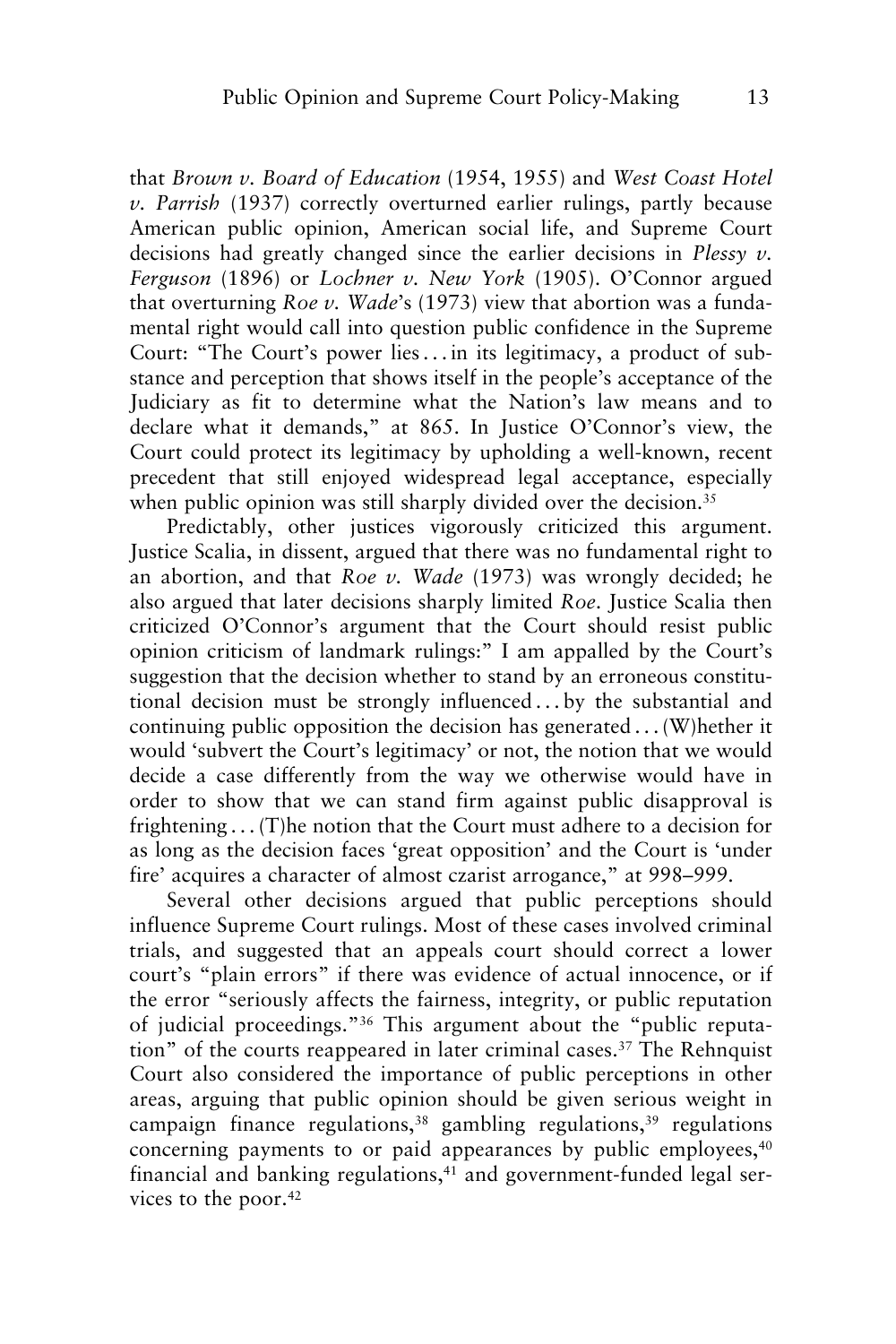#### *Public Opinion as a Threat*

In the fourth theory, public opinion can at times threaten basic constitutional rights, and in these instances, should be ignored. Prior to the New Deal period this argument was most often made when justices voted against economic regulations, such as minimum wage laws,<sup>43</sup> or when criminal defendants had been convicted amidst an atmosphere of outraged local community opinion or threatened mob violence.<sup>44</sup> During the mid-1900s, this theory was used to support political dissenters, especially suspected Communists<sup>45</sup> or civil rights groups.<sup>46</sup>

The Rehnquist Court applied this theory in a fifth (20%) of its direct mentions of public opinion, most frequently in disputes over fair trial rights, such as *California v. Brown* (1987), allowing a jury instruction to disregard "mere sentiment, conjecture, sympathy, passion, prejudice, public opinion, or public feeling." Several justices argued (usually in dissent) that public opinion favoring the death penalty threatens a defendant's ability to receive fair (i.e., nondeath) sentence see, for example, *Harris v. Alabama* (1995), at 519, or *Payne v. Tennessee* (1991), at 866. <sup>47</sup> Elsewhere, this theory was used in business regulation cases,48 in First Amendment cases,49 or on behalf of mentally disabled persons,<sup>50</sup> gays and lesbians,<sup>51</sup> or families of suicide victims.<sup>52</sup>

#### LINKING PUBLIC OPINION AND THE REHNQUIST COURT

By this book's count, three-fifths to two-thirds of Rehnquist Court decisions agreed with American public opinion. How can this pattern best be explained? From the 1930s through the mid-1980s, Supreme Court decision-making was not equally likely to agree with public opinion on all types of cases. The Court most often agreed with public opinion in interstate commerce and civil rights decisions. On criminal rights, abortion, morality, privacy, and poverty decisions, the Court least often agreed with public opinion. What explains such patterns?

Court-watchers offer fifteen linkage models, described briefly below, to explain the relationship between Supreme Court decisionmaking and American public opinion. Some models focus on public opinion itself—for example, whether public attention is closely focused on an issue before the Court. Other models focus on popular judicial theories, such as federalism, judicial activism and restraint, or the preferred position argument. Other models focus on the justices' backgrounds, length of tenure on the Court, or on-the-Court roles. Still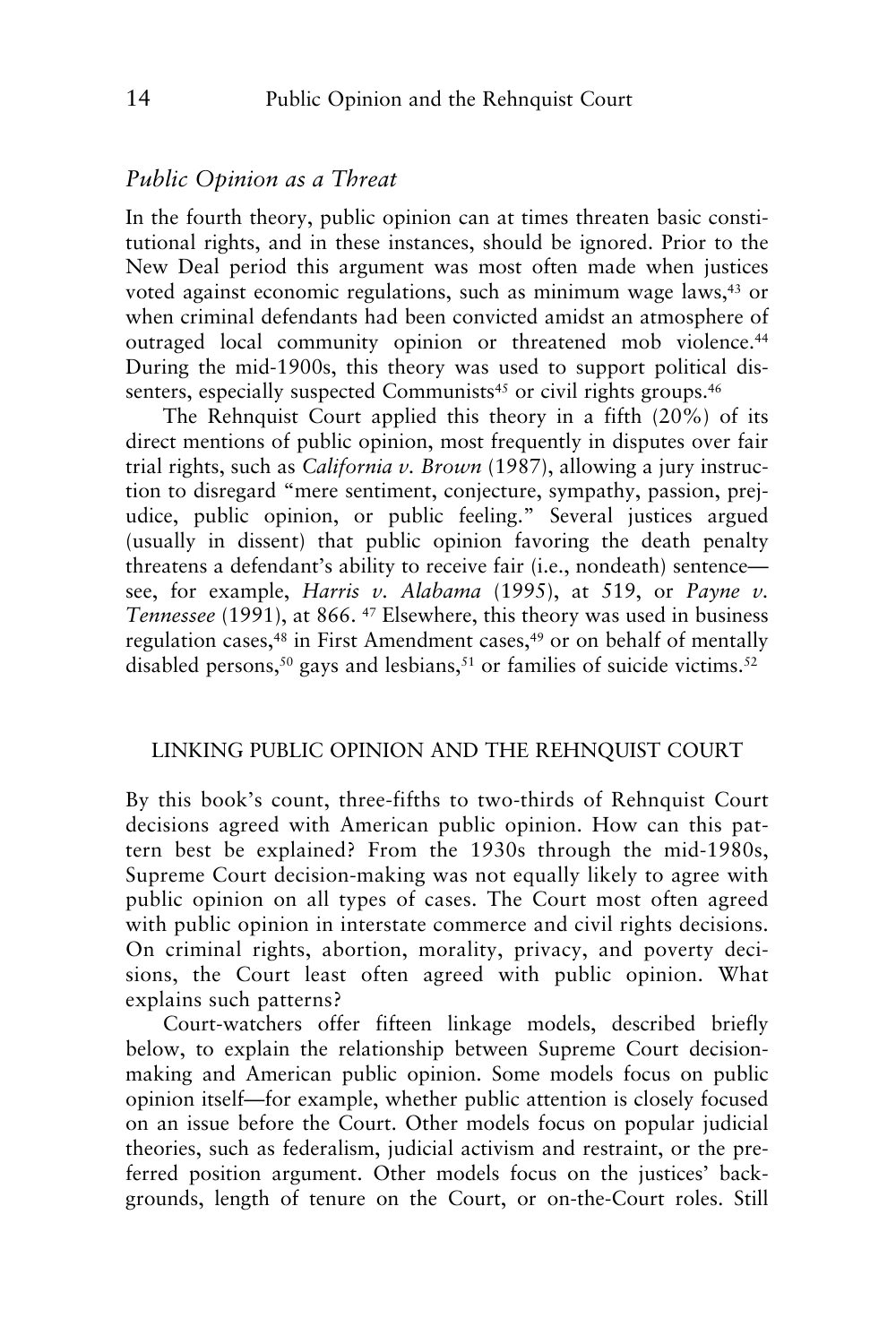other models focus on public reactions to Court decisions, or on key changes in public opinion, such as political realignments.

The fifteen linkage models come from a variety of different sources: well-known judicial theories, famous Supreme Court cases, case studies, judicial biographies, on-the-Court bargaining strategies, wellknown scholarly essays, or empirical studies from other fields in political science, such as political socialization or interest groups. Individually, each model may seem logical and persuasive, but whether it is actually a good description is an empirical question. Because the models vary so widely, they must be tested in different ways: some by examining Supreme Court decisions, others at the level of the individual justice, and still others by examining events such as realignments or public opinion changes outside the Court.

The remainder of chapter one briefly describes the fifteen linkage models, the source of each model, and the predictions each model generates. Later chapters reexamine, document, and test each model. Just as for earlier Courts, several models receive strong empirical support during the Rehnquist Court, but for other models, little or no support appears. Chapter nine summarizes the evidence and offers an empirical model linking American public opinion and Supreme Court decision-making.

#### *The State of Public Opinion Model*

In the first model, the distribution and intensity of public opinion affect the Supreme Court's level of agreement with public opinion. Supreme Court decisions should most often agree with public opinion under three conditions. First, decisions should usually agree with one-sided public opinion—that is, when very large poll majorities exist on an issue. Second, decisions and public opinion should agree when public opinion is closely focused on an issue, such as during "crisis times." Third, decisions should agree with public opinion when an issue is highly visible—that is, when nearly all Americans express an opinion on an issue before the Court. When any or all of these conditions exist, Court decisions should significantly more often agree with American public opinion than a random-behavior model would predict—that is, more often than half of the time. Under any of these three conditions, the justices may themselves most easily "sense and share" current public opinion (Rehnquist 1986). In this first model, justices are not necessarily coerced by American public opinion. Rather, the justices are themselves attentive to and influenced by current issues, events, and media coverage, and the justices thereby sense and share prevailing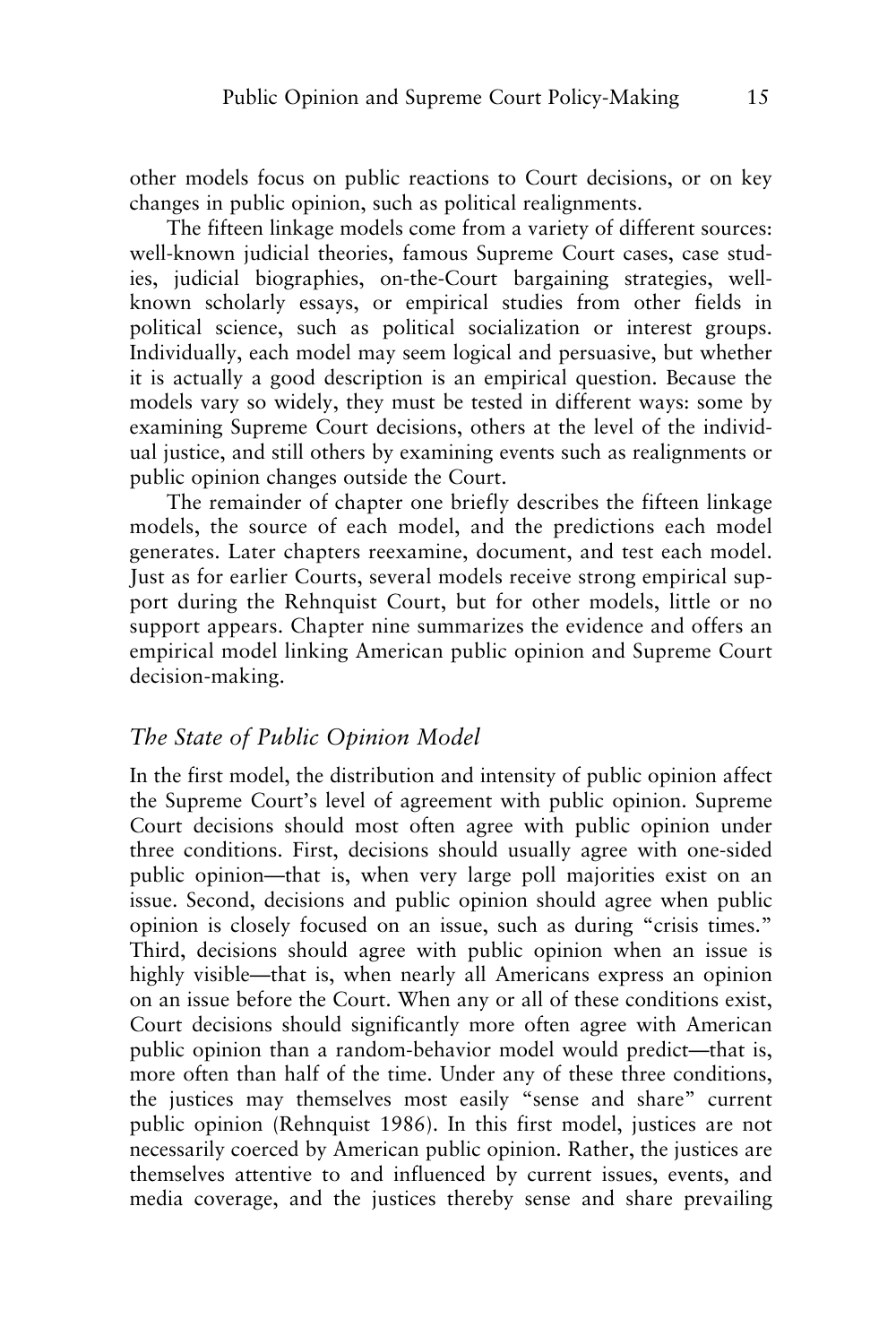American attitudes. As one Court-watcher wrote: "(T)he justices have often agreed with the main current of public sentiment because they were themselves part of that current, and not because they feared to disagree with it  $\dots$  (T)he Court has seldom lagged far behind or forged far ahead of America" (McCloskey 1960: 224).

When public opinion is one-sided, closely focused on an issue, and well informed on an issue, the justices would not necessarily need to see any public opinion polls.<sup>53</sup> The justices could gauge public attention and interest from news reports, public statements, or interest group activities. At the extreme, the justices may sense that a highly unpopular decision might be widely criticized, evaded, or overturned, or that Congress and the president might even try to limit the Court's jurisdiction. Chapter two tests this model at the decision level.

#### *The Federal Policy Model*

For most of its history the Supreme Court was extremely deferential toward federal laws and policies. Indeed, for the first seventy years of its history the Court struck down as unconstitutional only two federal laws — *Marbury v. Madison* (1803) and *Dred Scott v. Sanford* (1857). Although the Supreme Court subsequently struck down many more federal laws and policies, it still does so far less often than for state-level laws and policies (Epstein et al. 1996: 144–174). Historically, on the average the Court struck down as unconstitutional only one or two federal laws or policies, per term, while striking down on constitutional grounds roughly ten times that many state or local laws per term (Baum 1998a: 199–204).54 Taking this argument a step further, about three-fourths of challenged federal laws and policies reviewed by the Supreme Court are consistent with American public opinion. The federal policy model predicts that the Supreme Court will be very consistent with American public opinion because it simply upholds most challenged federal laws and policies.

From the mid-1930s through the mid-1980s, this model accurately described the Supreme Court's behavior in challenges to federal laws and policies. Was this linkage model as successful for the Rehnquist Court, which less often deferred to federal laws and policies than did earlier Courts? Chapters two and three examine this model at the decision level.

#### *The State/Local Policy Model*

Historically, the Supreme Court was not as deferential toward challenged state and local laws and policies as it was toward those of the federal government. Further, challenges to state/local laws and policies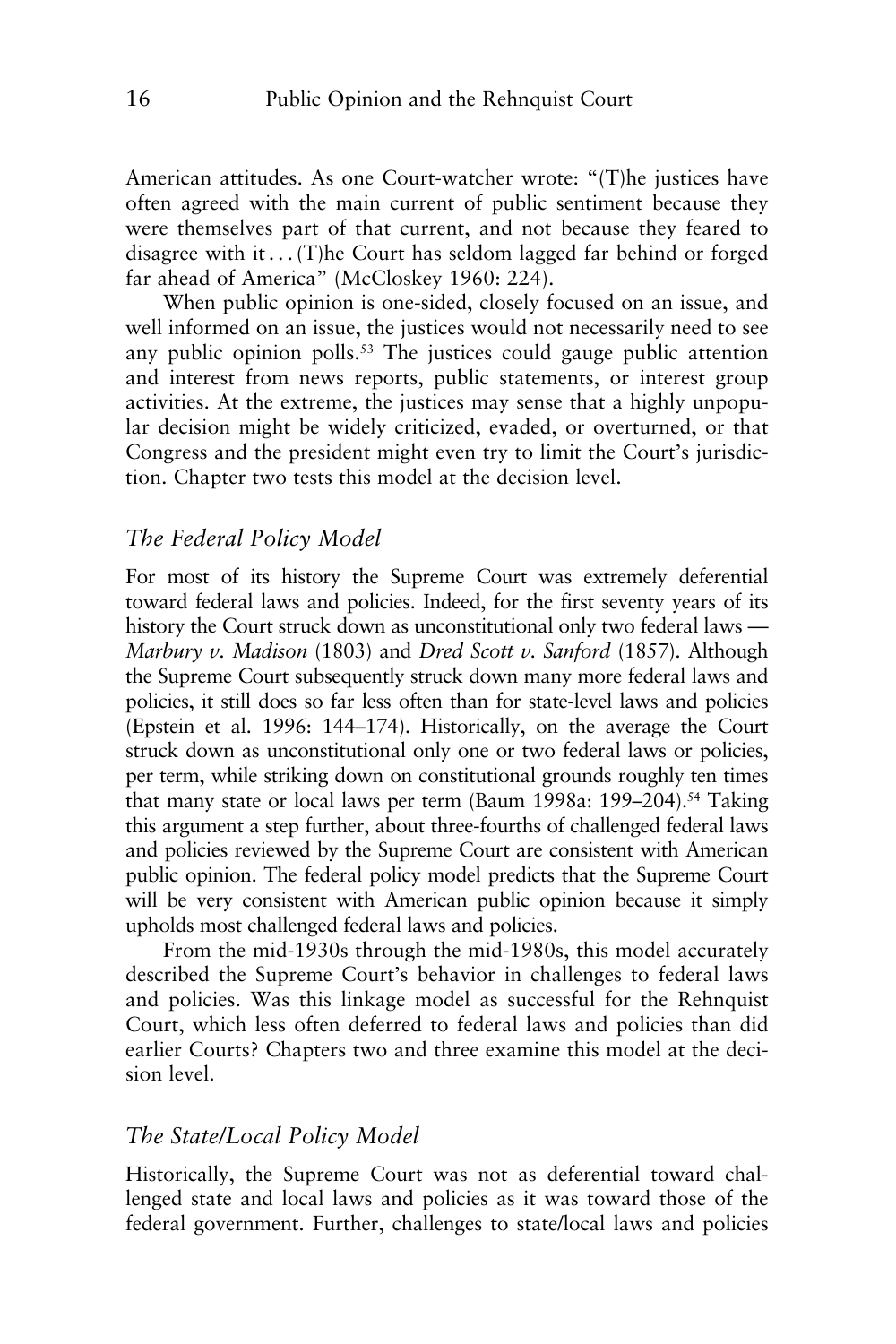constitute a very large part of the Court's annual docket—in recent terms, well over half of its full, written decisions. The state/local policy model makes three assumptions. First, challenged state/local laws or policies do not reflect nationwide public opinion very closely. Second, the Supreme Court shows little deference toward state/local laws and policies. Third, when nationwide polls disagree with state/local laws and policies, the Court will typically support nationwide public opinion. As a result, the Court strikes down many state/local laws and policies that disagree with nationwide public opinion. However, given that the Rehnquist Court was often more deferential toward states and localities than were earlier Courts, this linkage model merits reexamination. Chapters two and three examine this model at the decision level.

#### *The Business-as-Normal Model*

The modern Supreme Court clearly has routine customs and norms that influence its decision-making. For example, the Rehnquist Court heard only a small percentage of all appeals and it handed down a dwindling number of full, written opinions each term. Typically, the Court reverses most of the lower court rulings it hears. Further, most justices are fairly predictable in their liberal–conservative ideologies, and do not greatly change that position over time. Most justices bring their favorite judicial theories with them to the Court. Do these routine norms and practices affect the level of representation the Court provides? Chapter three examines the impact of several important norms and customs on representation.

# *The Interest Groups Model*

Interest groups play an important role in initiating, sponsoring, publicizing, and financing lawsuits that reach the Supreme Court. Yet there is no evidence that interest groups' litigation strategies closely reflect nationwide public opinion. The interest groups model makes two assumptions. First, there is no significant relationship between American public opinion and the positions interest groups take in their lawsuits. Second, public opinion influences Supreme Court decisions (at least at the full opinion stage), but interest groups have no effect on decisions independent of public opinion. Chapter four examines this "null model" at the decision level.

# *The Political Parties and Ideology Model*

Presidents typically pick justices from their own political party and, with varying success, who share their ideological views. Liberal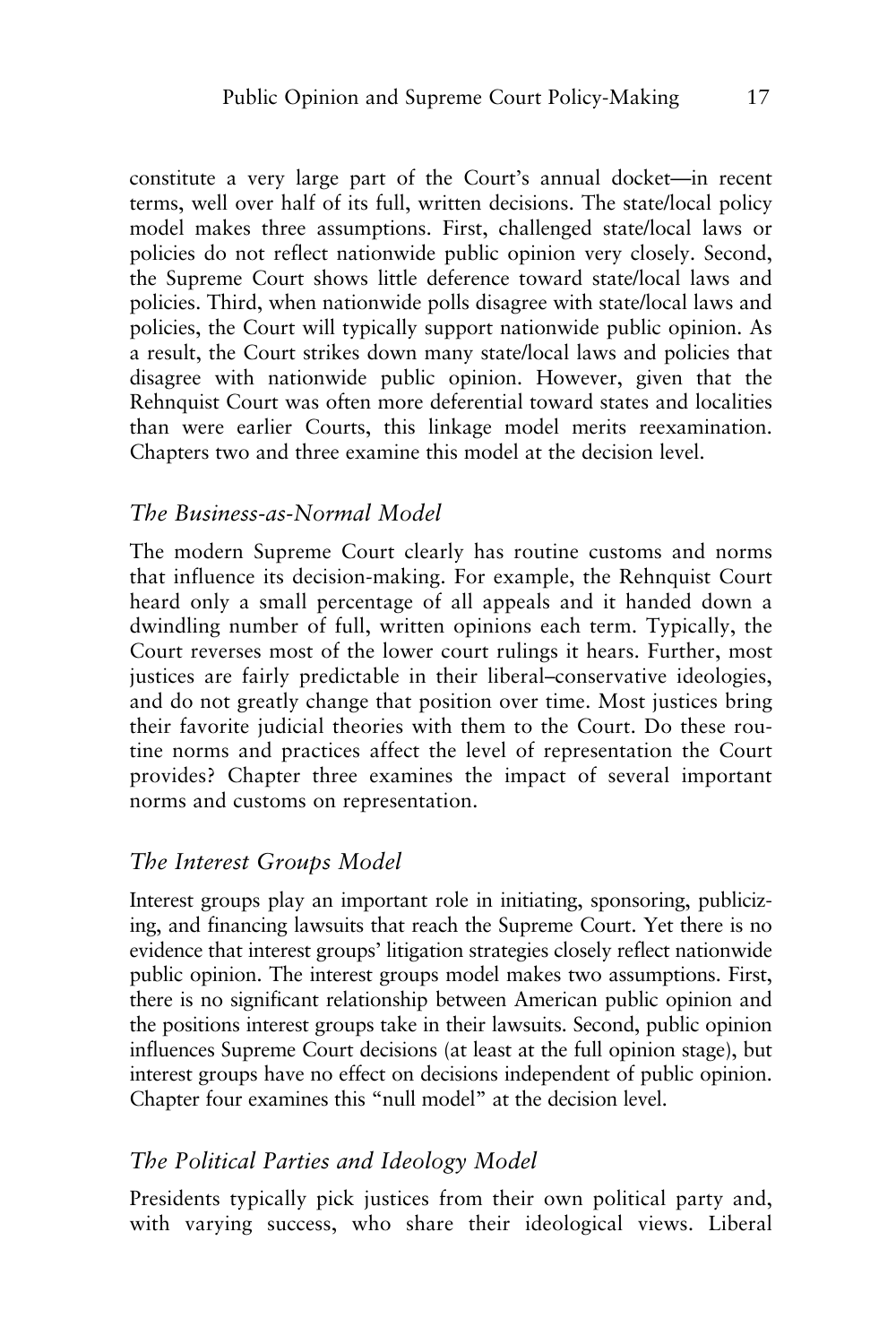Democratic presidents typically pick liberal Democratic justices; conservative Republican presidents typically pick conservative Republican justices. Chapter five tests several measures of the justice's political party and ideology to see if these are linked to representing American public opinion.

# *The Political Socialization Model*

Supreme Court justices bring a wide variety of background experiences with them to the Court. In the political socialization model, personal and career backgrounds that expose a justice to a broad, diverse, or majority-oriented culture, and political and career experiences that make a justice more sensitive to the nuances of public opinion predispose a justice, once confirmed, to vote more often with majority public opinion. Chapter five tests a large number of personal, familial, educational, political, and career experiences at the individual level.

# *The Appointment Process Model*

Most Supreme Court justices are easily confirmed, but a few nominees face very divisive and controversial hearings, and receive numerous negative votes in the U.S. Senate. Typically, ideologically moderate nominees with outstanding credentials most easily win Senate confirmation. This model predicts that the appointments process provides valuable clues to a justice's later behavior. Nominees with broad, bipartisan support will later be the most consistent with majority public opinion. Chapter five tests this model at the individual justice level.

# *The Judicial Roles Model*

Upon joining the Court, a justice may take on many roles. The bestknown role is the chief justice's position, which carries greater management and lobbying duties. Some justices play a role as intellectual leaders. Others are particularly active in oral argument. Others are task leaders. Historically, a few justices even sought a political career beyond the Court. Some justices take on no particular leadership role at all. Chief justice status, intellectual or argument or task leadership, and ambitions beyond the Court are all predicted to sensitize a justice to public opinion, and to lead to a higher level of agreement with public opinion. Chapter five tests this model at the individual justice level.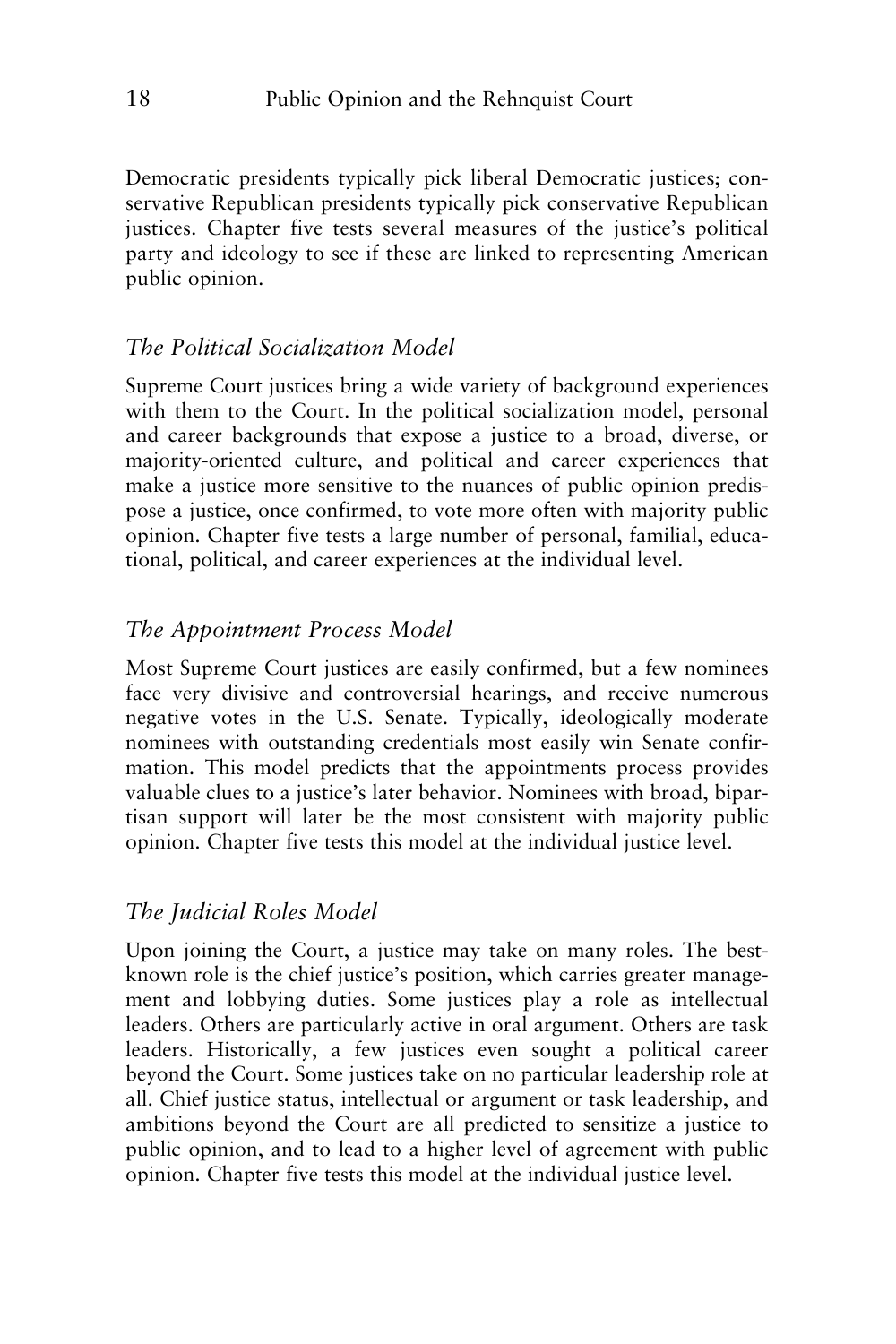# *The Length of Tenure Model*

Supreme Court justices now average about a quarter of a century on the Court from their initial appointment (usually during their forties or fifties) until their retirement (usually in old age and poor health) or death. Over their entire Court tenure—and certainly by the time they retire—they represent an increasingly old and less numerous cohort, and perhaps move further and further away from the experiences and ideas of most Americans. This model predicts that the longer a justice sits on the Court, the less often his or her votes will represent majority public opinion. Stated otherwise, recently appointed justices should most often vote consistently with public opinion, and then become steadily less consistent as their Court tenure lengthens. Very senior justices should least often vote consistently with public opinion. Chapter five tests this model at the individual justice level.

# *The Realignment Model*

Periodic crises, new issues, the coming of new generations and the passing of older generations, or unusually skillful (or inept) politicians can cause a political realignment in American political life. Political realignments cause millions of voters to change their political party loyalties and voting patterns. Within a few years this changes the outcome of state, congressional, and presidential elections—and, eventually, appointments to the Supreme Court itself. In the realignment model, public opinion reacts much more quickly to realignment events than do sitting Supreme Court justices or decisions. During realignment periods, sitting justices will be less consistent with majority public opinion than will be newly appointed justices. Unfortunately, realignments occur very infrequently in American life, and it is difficult to test this argument adequately. Chapter five tests the realignment model at the individual justice level both for the Reagan era of the 1980s and the early 1990s.

# *The Symbolic Representation Model*

In this model the justices do not simply represent American public opinion as a whole; some justices best represent specific groups. The symbolic representation model argues that presidents often pick justices who "represent" an important group. Once confirmed, a justice who symbolically represents a group will more often vote in agreement with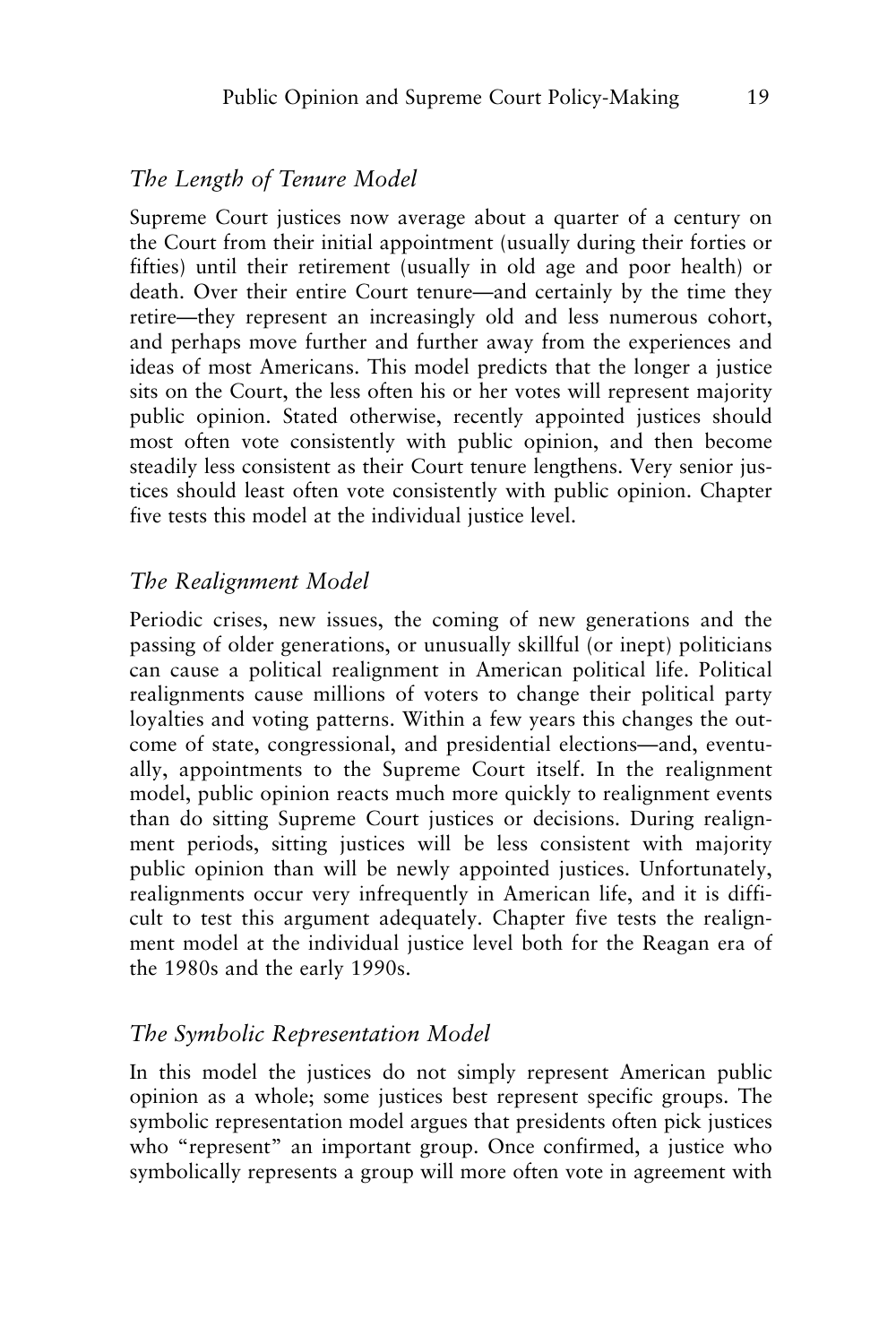that group's policy attitudes than do the remaining justices. Over half of all Supreme Court justices now symbolically represent some group, such as women, blacks, Catholics, or Jews. Chapter six examines whether symbolic nominees, once confirmed, also represent their group's policy views through their votes.

# *The Short-Term Manipulation Model*

The short-term and long-term manipulation models are quite different from the other linkage models. Both assume that Supreme Court decisions themselves favorably influence public opinion. Once a decision is announced, public opinion should move at least modestly toward the Court's position. In the short-term model, public opinion changes should follow Court decisions very quickly, perhaps within a few days or weeks. The level of media publicity that a decision receives, the type of decision handed down, and the Court's degree of unanimity affect the public's response. Chapter seven tests this model at the decision level.

# *The Long-Term Manipulation Model*

This model also assumes that Supreme Court decisions change attitudes, but assumes that public opinion responds to decisions very gradually—over many months and years, not over a few days or weeks. Decisions become accepted by being incorporated into daily American life, and are then slowly and gradually accepted over time. Over-time polls should show a slow and growing acceptance of Supreme Court decisions. Chapter seven tests this model at the decision level.

# *The Test-of-Time Model*

In the final model, not all Supreme Court decisions endure over time. The Court itself reverses a few decisions, sometimes only a few terms after the decision was announced. Congress can overturn a statutory construction decisions by rewriting the legislation in question. A presidential or gubernatorial pardon or a new regulatory rule can mean that a decision no longer has any real-world effect. A few constitutional amendments overturn a Supreme Court decision. The test-of-time model predicts that unpopular decisions will more frequently and more quickly be overturned than popular decisions. Stated otherwise, public opinion has a "second chance" at Supreme Court decisions. Chapter eight tests this model at the decision level. Chapter nine then reconsid